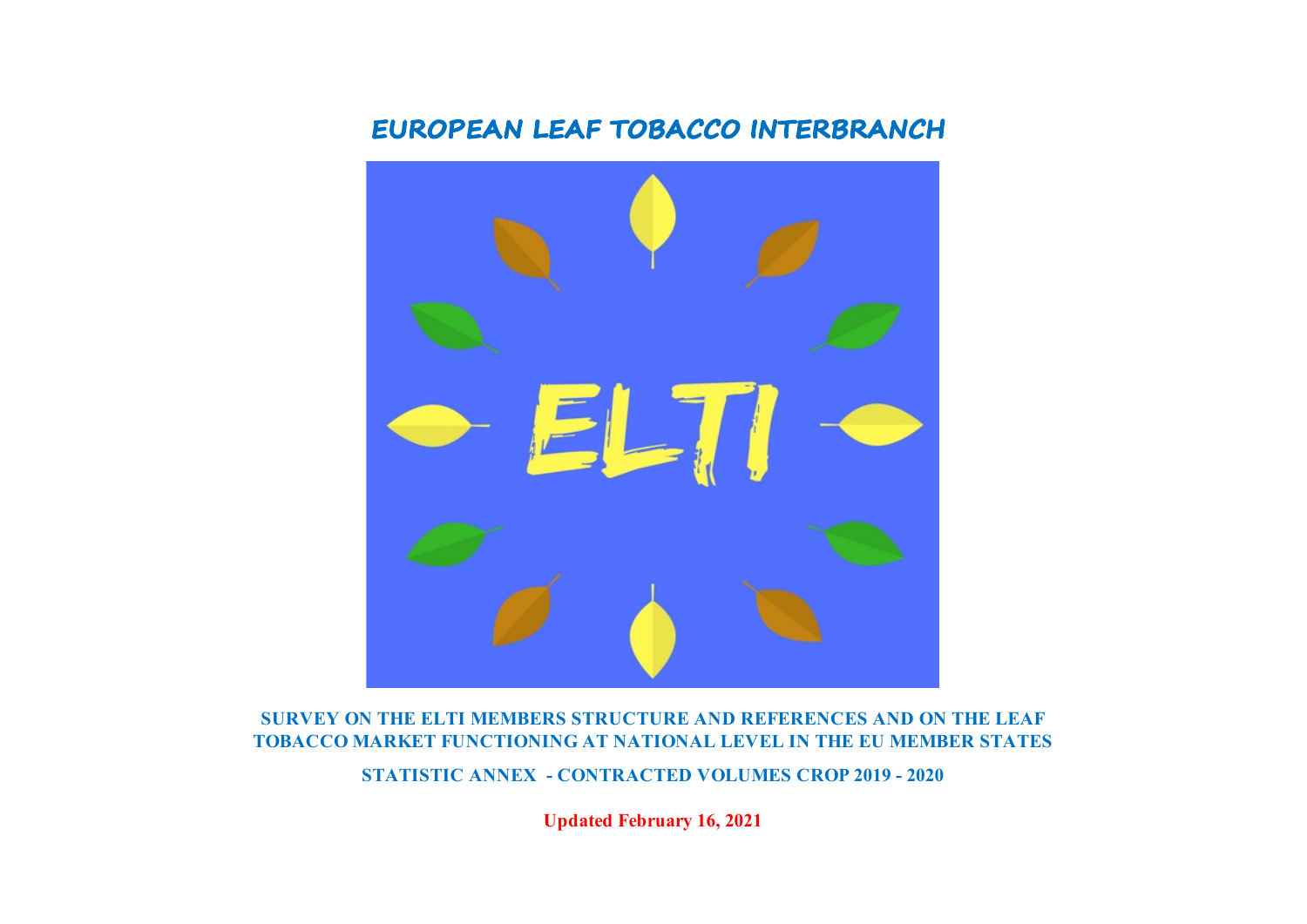| <b>Farmers</b>                            |                          |                          |                          |                           |                          |                      |                 |                          |                          |                          |                                  |                     |                      |                 |
|-------------------------------------------|--------------------------|--------------------------|--------------------------|---------------------------|--------------------------|----------------------|-----------------|--------------------------|--------------------------|--------------------------|----------------------------------|---------------------|----------------------|-----------------|
| <b>UNITAB</b>                             |                          |                          |                          | <b>Crop 2019</b>          |                          |                      |                 |                          |                          |                          | <b>Crop 2020</b>                 |                     |                      |                 |
|                                           |                          |                          |                          | Contracted volumes (tons) |                          |                      |                 |                          |                          |                          | <b>Contracted volumes (tons)</b> |                     |                      |                 |
| Country                                   | GV 1 (Virginia           | GV 2 (Burley)            | GV 3-4 (Dark,            | GV 5-8                    | <b>Total Unitab</b>      | <b>Total country</b> | Unitab vs Total | GV 1 (Virginia           | GV 2 (Burley)            | GV 3-4 (Dark,            | GV 5-8                           | <b>Total Unitab</b> | <b>Total country</b> | Unitab vs Total |
|                                           | Bright)                  |                          | Dark Fired)              | (Orientals)               | <b>Members</b>           |                      | country         | Bright)                  |                          | Dark Fired)              | (Orientals)                      | <b>Members</b>      |                      | country         |
| Italy                                     | 30.179                   | 11.855                   | 2.961                    | $\sim$                    | 44.995                   | 55.680               | 80,8%           | 27.964                   | 11.362                   | 2.907                    | $\overline{\phantom{a}}$         | 42.234              | 52.773               | 80,0%           |
| Spain                                     | 14.763                   | 726                      | 62                       | $\sim$                    | 15.551                   | 29.698               | 52,4%           | 14.640                   | 665                      | 19                       | $\sim$                           | 15.324              | 27.906               | 54,9%           |
| Poland                                    | 14.636                   | 1.430                    | 300                      | $\sim$                    | 16.366                   | 27.463               | 59,6%           | 10.111                   | 1.170                    | 208                      | $\sim$                           | 11.489              | 27.937               | 41,1%           |
| Greece                                    | 4.100                    | $\overline{\phantom{a}}$ | $\overline{\phantom{a}}$ | 18.100                    | 22.200                   | 24.623               | 90,2%           | 3.975                    | $\sim$                   | $\overline{\phantom{a}}$ | 14.725                           | 18.700              | 20.633               | 90,6%           |
| <b>Bulgaria</b>                           | 1.516                    | 685                      | $\overline{\phantom{a}}$ | 6.885                     | 9.086                    | 10.676               | 85,1%           | 1.388                    | 637                      | $\sim$                   | 5.232                            | 7.257               | 8.711                | 83,3%           |
| France                                    | 3.700                    | 1.540                    | 10                       | $\sim$                    | 5.250                    | 5.250                | 100,0%          | 3.060                    | 880                      | 70                       |                                  | 4.010               | 4.010                | 100,0%          |
| Hungary                                   | 4.497                    | 1.093                    | $\overline{\phantom{a}}$ | $\sim$                    | 5.590                    | 5.590                | 100,0%          | 3.355                    | 737                      |                          |                                  | 4.092               | 4.092                | 100,0%          |
| Germany                                   | 4.800                    | $\overline{\phantom{a}}$ |                          | $\sim$                    | 4.800                    | 4.800                | 100,0%          | 4.000                    | $\sim$                   |                          | $\overline{\phantom{a}}$         | 4.000               | 4.000                | 100,0%          |
| Belgium                                   | $\overline{\phantom{a}}$ |                          | 55                       | $\sim$                    | 60                       | 60                   | 100,0%          |                          |                          | 55                       | $\overline{\phantom{a}}$         | 60                  | 60                   | 100,0%          |
| Portugal                                  | $\sim$                   | $\overline{\phantom{a}}$ |                          | $\sim$                    | $\overline{\phantom{a}}$ | $\sim$               |                 | $\overline{\phantom{a}}$ | $\sim$                   | $\sim$                   | $\overline{\phantom{a}}$         | $\sim$              | $\sim$               |                 |
| Croatia                                   |                          | $\overline{\phantom{a}}$ |                          | $\overline{\phantom{a}}$  | $\overline{\phantom{a}}$ | 7.600                |                 |                          | $\overline{\phantom{a}}$ |                          | $\overline{\phantom{a}}$         |                     | 7.600                |                 |
| Romania                                   | $\sim$                   | $\overline{\phantom{a}}$ | $\overline{\phantom{a}}$ | $\sim$                    | $\overline{\phantom{a}}$ | 1.214                |                 | $\overline{\phantom{a}}$ | $\sim$                   | $\sim$                   | $\overline{\phantom{a}}$         |                     | 1.200                |                 |
| Total UNITAB (A)                          | 78.191                   | 17.334                   | 3.388                    | 24.985                    | 123.898                  | 172.654              |                 | 68.493                   | 15.456                   | 3.259                    | 19.957                           | 107.166             | 158.922              |                 |
| Total EU (B)                              | 115.394                  | 24.936                   | 5.902                    | 26.422                    | 172.654                  |                      |                 | 109.649                  | 22.327                   | 5.439                    | 21.507                           | 158.922             |                      |                 |
| Total UNITAB vs Total EU (A/B)            | 67,8%                    | 69,5%                    | 57,4%                    | 94,6%                     | 71,8%                    |                      |                 | 62,5%                    | 69,2%                    | 59,9%                    | 92,8%                            | 67,4%               |                      |                 |
|                                           |                          |                          |                          |                           |                          |                      |                 |                          |                          |                          |                                  |                     |                      |                 |
| Total EU ELTI (UNITAB) MS (C)             | 107.180                  | 24.336                   | 5.902                    | 24.985                    | 162.403                  |                      |                 | 101.449                  | 21.727                   | 5.439                    | 21.507                           | 150.122             |                      |                 |
| Total UNITAB vs EU ELTI (UNITAB) MS (A/C) | 73,0%                    | 71,2%                    | 57,4%                    | 100,0%                    | 76,3%                    |                      |                 | 67,5%                    | 71,1%                    | 59,9%                    | 92,8%                            | 71,4%               |                      |                 |

### *First Processors*

| <b>FETRATAB</b>                             |                          |                          |                          | Crop 2019                 |                          |                          |                      |                          |                          |                          | <b>Crop 2020</b>          |                          |                      |                      |
|---------------------------------------------|--------------------------|--------------------------|--------------------------|---------------------------|--------------------------|--------------------------|----------------------|--------------------------|--------------------------|--------------------------|---------------------------|--------------------------|----------------------|----------------------|
|                                             |                          |                          |                          | Contracted volumes (tons) |                          |                          |                      |                          |                          |                          | Contracted volumes (tons) |                          |                      |                      |
| Country                                     | GV 1 (Virginia           | GV 2 (Burley)            | GV 3-4 (Dark,            | GV 5-8                    | <b>Total Fetratab</b>    | <b>Total country</b>     | Fetratab vs          | GV 1 (Virginia           | GV 2 (Burley)            | GV 3-4 (Dark,            | GV 5-8                    | <b>Total Fetratab</b>    | <b>Total country</b> | Fetratab vs          |
|                                             | Bright)                  |                          | Dark Fired)              | (Orientals)               | <b>Members</b>           |                          | <b>Total country</b> | Bright)                  |                          | Dark Fired)              | (Orientals)               | <b>Members</b>           |                      | <b>Total country</b> |
| Italy                                       | 31.507                   | 13.773                   | 3.238                    | $\sim$                    | 48.518                   | 55.680                   | 87,1%                | 30.928                   | 14.279                   | 2.938                    | $\overline{\phantom{a}}$  | 48.145                   | 52.773               | 91,2%                |
| Spain                                       | 25.339                   | 921                      | 103                      | $\overline{\phantom{a}}$  | 26.363                   | 29.698                   | 88,8%                | 25.231                   | 803                      | 19                       | $\overline{\phantom{a}}$  | 26.053                   | 27.906               | 93,4%                |
| Poland                                      | 12.001                   | 2.581                    | 607                      | $\sim$                    | 15.189                   | 27.463                   | 55,3%                | 12.182                   | 2.099                    | 509                      | $\overline{\phantom{a}}$  | 14.790                   | 27.937               | 52,9%                |
| Greece                                      | 5.700                    | 325                      | $\overline{\phantom{a}}$ | 18.598                    | 24.623                   | 24.623                   | 100,0%               | 5.312                    | 274                      | $\sim$                   | 15.047                    | 20.633                   | 20.633               | 100,0%               |
| <b>Bulgaria</b>                             | $\sim$                   | $\overline{\phantom{a}}$ |                          | 5.475                     | 5.475                    | 10.676                   | 51,3%                | $\overline{\phantom{a}}$ |                          | $\sim$                   | 5.475                     | 5.475                    | 8.711                | 62,9%                |
| France                                      | $\sim$                   | $\overline{\phantom{a}}$ |                          | $\overline{\phantom{a}}$  |                          | 5.250                    |                      | $\overline{\phantom{a}}$ | $\overline{\phantom{a}}$ | $\sim$                   | $\overline{\phantom{a}}$  |                          | 4.010                |                      |
| Hungary                                     | 3.097                    | 887                      | $\overline{\phantom{a}}$ | $\overline{\phantom{a}}$  | 3.984                    | 5.590                    | 71,3%                | 2.409                    | 600                      | $\sim$                   | $\overline{\phantom{a}}$  | 3.009                    | 4.092                | 73,5%                |
| Germany                                     | 1.000                    | $\overline{\phantom{a}}$ |                          | $\sim$                    | 1.000                    | 4.800                    | 20,8%                | 400                      | $\overline{\phantom{a}}$ |                          |                           | 400                      | 4.000                | 10,0%                |
| Belgium                                     | $\overline{\phantom{a}}$ | $\sim$                   |                          | $\overline{\phantom{a}}$  | $\overline{\phantom{a}}$ | 60                       |                      | $\overline{\phantom{a}}$ | $\overline{\phantom{0}}$ | $\overline{\phantom{a}}$ | $\overline{\phantom{a}}$  |                          | 60                   |                      |
| Portugal                                    | $\sim$                   | $\overline{\phantom{0}}$ |                          | $\overline{\phantom{a}}$  | $\sim$                   | $\overline{\phantom{a}}$ |                      | $\overline{\phantom{a}}$ | $\overline{\phantom{a}}$ | $\sim$                   | $\overline{\phantom{a}}$  | $\overline{\phantom{a}}$ | $\sim$               |                      |
| Croatia                                     | $\sim$                   | $\overline{\phantom{a}}$ |                          | $\sim$                    | $\overline{\phantom{a}}$ | 7.600                    |                      | $\overline{\phantom{a}}$ | $\overline{\phantom{a}}$ | $\sim$                   | $\overline{\phantom{a}}$  |                          | 7.600                |                      |
| Romania                                     | $\overline{\phantom{a}}$ | $\overline{\phantom{a}}$ |                          | $\overline{\phantom{a}}$  | $\sim$                   | 1.214                    |                      | $\overline{\phantom{a}}$ | $\overline{\phantom{a}}$ | $\sim$                   | $\overline{\phantom{a}}$  |                          | 1.200                |                      |
| Total FETRATAB (A)                          | 78.644                   | 18.487                   | 3.948                    | 24.073                    | 125.152                  | 172.654                  |                      | 76.462                   | 18.055                   | 3.466                    | 20.522                    | 118.505                  | 158.922              |                      |
| Total EU (B)                                | 115.394                  | 24.936                   | 5.902                    | 26.422                    | 172.654                  |                          |                      | 109.649                  | 22.327                   | 5.439                    | 21.507                    | 158.922                  |                      |                      |
| Total FETRATAB vs Total EU (C/B)            | 68,2%                    | 74,1%                    | 66,9%                    | 91,1%                     | 72,5%                    |                          |                      | 69,7%                    | 80,9%                    | 63,7%                    | 95,4%                     | 74,6%                    |                      |                      |
|                                             |                          |                          |                          |                           |                          |                          |                      |                          |                          |                          |                           |                          |                      |                      |
| Total EU ELTI (FETRATAB) MS (C)             | 107.180                  | 24.336                   | 5.902                    | 24.985                    | 162.403                  |                          |                      | 101.449                  | 21.727                   | 5.439                    | 21.507                    | 150.122                  |                      |                      |
| Total FETRATAB vs EU ELTI (UNITAB) MS (A/C) | 73,4%                    | 76,0%                    | 66,9%                    | 96,3%                     | 77,1%                    |                          |                      | 75,4%                    | 83,1%                    | 63,7%                    | 95,4%                     | 78,9%                    |                      |                      |
|                                             |                          |                          |                          |                           |                          |                          |                      |                          |                          |                          |                           |                          |                      |                      |

Country

= in grey background Countries where currently Unitab or Fetratab members does not exist/operate; Portugal total coutry data not available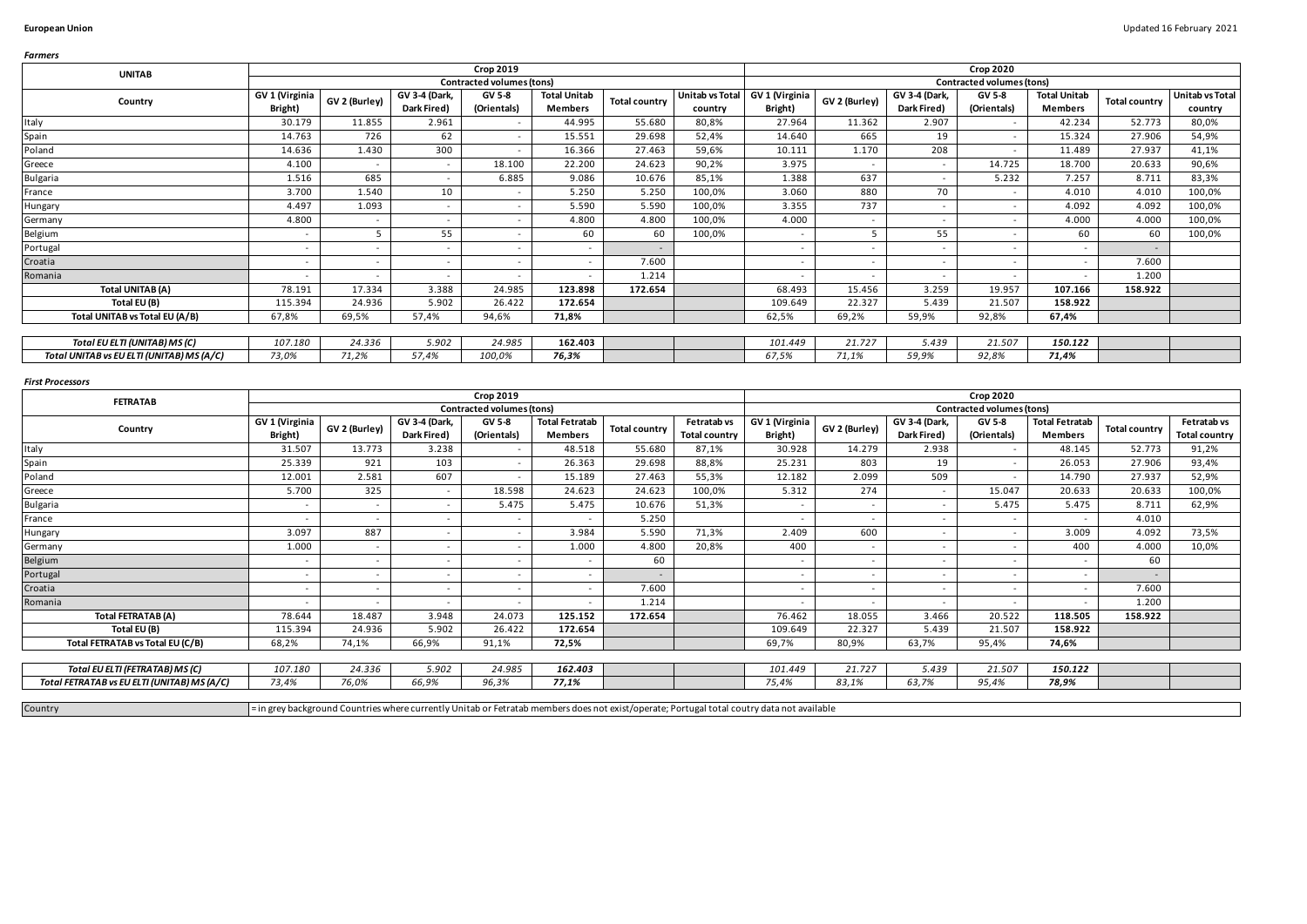|               | Associations                  |                                         |       |                |               | <b>Crop 2019</b>          |             |              |                |               | <b>Crop 2020</b>          |             |        |
|---------------|-------------------------------|-----------------------------------------|-------|----------------|---------------|---------------------------|-------------|--------------|----------------|---------------|---------------------------|-------------|--------|
|               |                               |                                         |       |                |               | Contracted volumes (tons) |             |              |                |               | Contracted volumes (tons) |             |        |
| European      | <b>National</b>               | <b>Registered Producer Organisation</b> |       | GV 1 (Virginia | GV 2 (Burley) | GV 3-4 (Dark,             | GV 5-8      | <b>Total</b> | GV 1 (Virginia | GV 2 (Burley) | GV 3-4 (Dark,             | GV 5-8      | Total  |
|               |                               |                                         |       | Bright)        |               | Dark Fired)               | (Orientals) |              | Bright)        |               | Dark Fired)               | (Orientals) |        |
|               | UNITAB (Italia)               | <b>OPTA</b>                             | Scarl | 14.451         | 118           | 1.428                     |             | 15.997       | 13.431         | 105           | 1.363                     |             | 14.898 |
| <b>UNITAB</b> |                               | <b>APC</b>                              | Scarl | 279            | 653           | 620                       |             | 1.551        | 278            | 508           | 596                       |             | 1.382  |
|               | ONT Italia                    | <b>ONT Italia</b>                       | Scarl | 15.449         | 11.084        | 914                       |             | 27.447       | 14.256         | 10.749        | 948                       |             | 25.954 |
|               | Total UNITAB (A)              |                                         |       | 30.179         | 11.855        | 2.961                     |             | 44.995       | 27.964         | 11.362        | 2.907                     |             | 42.234 |
|               | Total Italy (B)               |                                         |       | 34.137         | 16.639        | 4.904                     |             | 55.680       | 32.237         | 15.912        | 4.624                     |             | 52.773 |
|               | % UNITAB vs Total Italy (A/B) |                                         |       | 88,4%          | 71,2%         | 60,4%                     |             | 80,8%        | 86,7%          | 71,4%         | 62,9%                     |             | 80,0%  |

### *First Processors*

|                 | <b>Associations</b>             |                                   |              |                           |               | <b>Crop 2019</b>             |                              |              |                           |                          | <b>Crop 2020</b>             |                              |              |
|-----------------|---------------------------------|-----------------------------------|--------------|---------------------------|---------------|------------------------------|------------------------------|--------------|---------------------------|--------------------------|------------------------------|------------------------------|--------------|
|                 |                                 |                                   |              |                           |               | Contracted volumes (tons)    |                              |              |                           |                          | Contracted volumes (tons)    |                              |              |
| European        | National                        | <b>Registered First Processor</b> |              | GV 1 (Virginia<br>Bright) | GV 2 (Burley) | GV 3-4 (Dark,<br>Dark Fired) | <b>GV 5-8</b><br>(Orientals) | <b>Total</b> | GV 1 (Virginia<br>Bright) | GV 2 (Burley)            | GV 3-4 (Dark,<br>Dark Fired) | <b>GV 5-8</b><br>(Orientals) | <b>Total</b> |
|                 |                                 | Deltafina (direct)                | <b>Srl</b>   | 7.047                     | 4.568         |                              |                              | 11.615       | 6.490                     | 5.042                    |                              |                              | 11.531       |
|                 |                                 | Deltafina (service)               | <b>Srl</b>   | 12.260                    | 9.100         |                              |                              | 21.360       | 12.438                    | 9.083                    |                              |                              | 21.521       |
| <b>FETRATAB</b> | <b>APTI</b>                     |                                   | <b>Scarl</b> | 12.200                    | 105           |                              |                              | 12.305       | 12.001                    | 154                      |                              |                              | 12.155       |
|                 |                                 | <b>MST</b>                        | Spa          |                           |               | 3.205                        |                              | 3.205        |                           | $\overline{\phantom{a}}$ | 2.907                        |                              | 2.907        |
|                 |                                 | <b>CTMG</b>                       | Scarl        |                           |               | 32                           |                              | 32           |                           |                          | 31                           |                              | 31           |
|                 | Total FETRATAB (A)              |                                   |              | 31.507                    | 13.773        | 3.238                        |                              | 48.518       | 30.928                    | 14.279                   | 2.938                        |                              | 48.145       |
|                 | Total Italy (B)                 |                                   |              | 34.137                    | 16.639        | 4.904                        |                              | 55.680       | 32.237                    | 15.912                   | 4.624                        |                              | 52.773       |
|                 | % FETRATAB vs Total Italy (A/B) |                                   |              | 92,3%                     | 82,8%         | 66,0%                        |                              | 87,1%        | 95,9%                     | 89,7%                    | 63,5%                        |                              | 91,2%        |

### Notes

UNITAB Italia = Unione Italiana Tabacco

APTI = Associazione Professionale Trasformatori Tabacchi Italiani

All figures are officially provided by the Italian MoA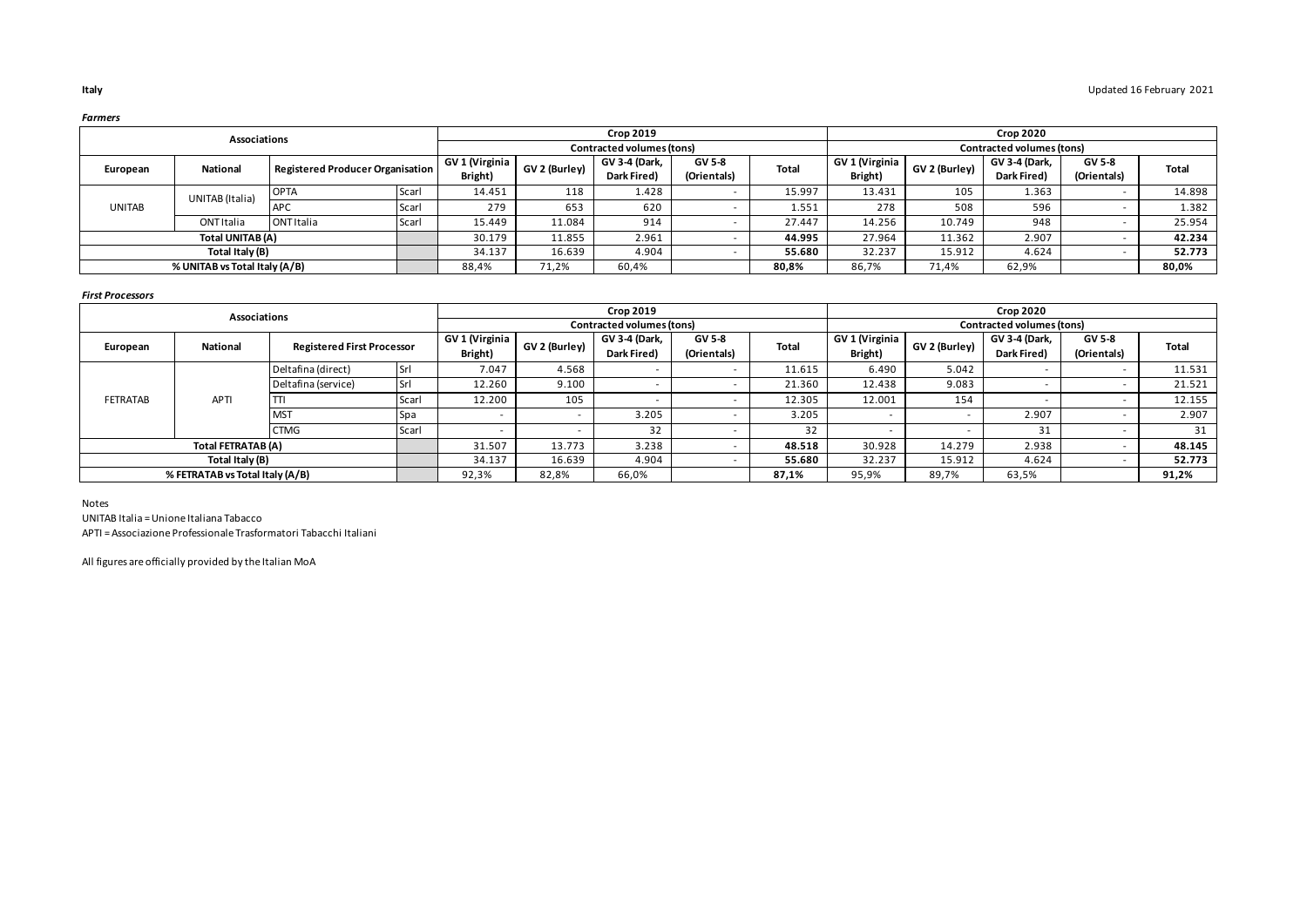|               | Associations                  |                                  |        |                |               | <b>Crop 2019</b>          |             |        |                |               | <b>Crop 2020</b>          |             |        |
|---------------|-------------------------------|----------------------------------|--------|----------------|---------------|---------------------------|-------------|--------|----------------|---------------|---------------------------|-------------|--------|
|               |                               |                                  |        |                |               | Contracted volumes (tons) |             |        |                |               | Contracted volumes (tons) |             |        |
| European      | <b>National</b>               | Registered Producer Organisation |        | GV 1 (Virginia | GV 2 (Burley) | GV 3-4 (Dark.             | GV 5-8      | Total  | GV 1 (Virginia | GV 2 (Burley) | GV 3-4 (Dark.             | GV 5-8      | Total  |
|               |                               |                                  |        | Bright)        |               | Dark Fired)               | (Orientals) |        | Bright)        |               | Dark Fired)               | (Orientals) |        |
| <b>UNITAB</b> | <b>FNCT</b>                   | AA TAB                           | S.A.T. | 9.445          | 726           | 62                        |             | 10.233 | 9.454          | 665           | 19                        |             | 10.138 |
|               |                               | Tabacos de Talavuela             | S.A.T. | 5.318          |               |                           |             | 5.318  | 5.186          |               |                           |             | 5.186  |
|               | Total UNITAB (A)              |                                  |        | 14.763         | 726           |                           |             | 15.551 | 14.640         | 665           | 19                        |             | 15.324 |
|               | Total Spain (B)               |                                  |        | 28.374         | 1.221         | 103                       |             | 29.698 | 26.934         | 953           | 19                        |             | 27.906 |
|               | % UNITAB vs Total Spain (A/B) |                                  |        | 52,0%          | 59,5%         | 60,2%                     |             | 52,4%  | 54,4%          | 69,8%         | 100,0%                    |             | 54,9%  |

### *First Processors*

|                 | Associations                    |                                   |       |                |               | <b>Crop 2019</b>          |             |              |                |               | <b>Crop 2020</b>          |             |        |
|-----------------|---------------------------------|-----------------------------------|-------|----------------|---------------|---------------------------|-------------|--------------|----------------|---------------|---------------------------|-------------|--------|
|                 |                                 |                                   |       |                |               | Contracted volumes (tons) |             |              |                |               | Contracted volumes (tons) |             |        |
| European        | National                        | <b>Registered First Processor</b> |       | GV 1 (Virginia | GV 2 (Burley) | <b>GV 3-4 (Dark.</b>      | GV 5-8      | <b>Total</b> | GV 1 (Virginia | GV 2 (Burley) | GV 3-4 (Dark.             | GV 5-8      | Total  |
|                 |                                 |                                   |       | Bright)        |               | Dark Fired)               | (Orientals) |              | Bright)        |               | Dark Fired)               | (Orientals) |        |
| <b>FETRATAB</b> | ANETAB                          | Cetarsa                           | IS.A. | 21.060         | 897           | 103                       |             | 22.060       | 21.080         | 793           | 19                        |             | 21.892 |
|                 |                                 | Deltafina                         | Srl   | 4.279          | 24            |                           |             | 4.303        | 4.151          | 10            |                           |             | 4.161  |
|                 | Total FETRATAB (A)              |                                   |       | 25.339         | 921           | 103                       |             | 26.363       | 25.231         | 803           | 19                        |             | 26.053 |
|                 | Total Spain (B)                 |                                   |       | 28.374         | 1.221         | 103                       |             | 29.698       | 26.934         | 953           | 19                        |             | 27.906 |
|                 | % FETRATAB vs Total Spain (A/B) |                                   |       | 89,3%          | 75,4%         | 100,0%                    |             | 88,8%        | 93,7%          | 84,3%         | 100,0%                    |             | 93,4%  |

Notes

FNCT = Federación Nacional de Cultivadores de Tabaco

AA TAB = Associación Agrupada TAB

ANETAB = Asociación Nacional de Empresas Transformadoras de Tabaco

Tabacos de Talayuela is a non registered PO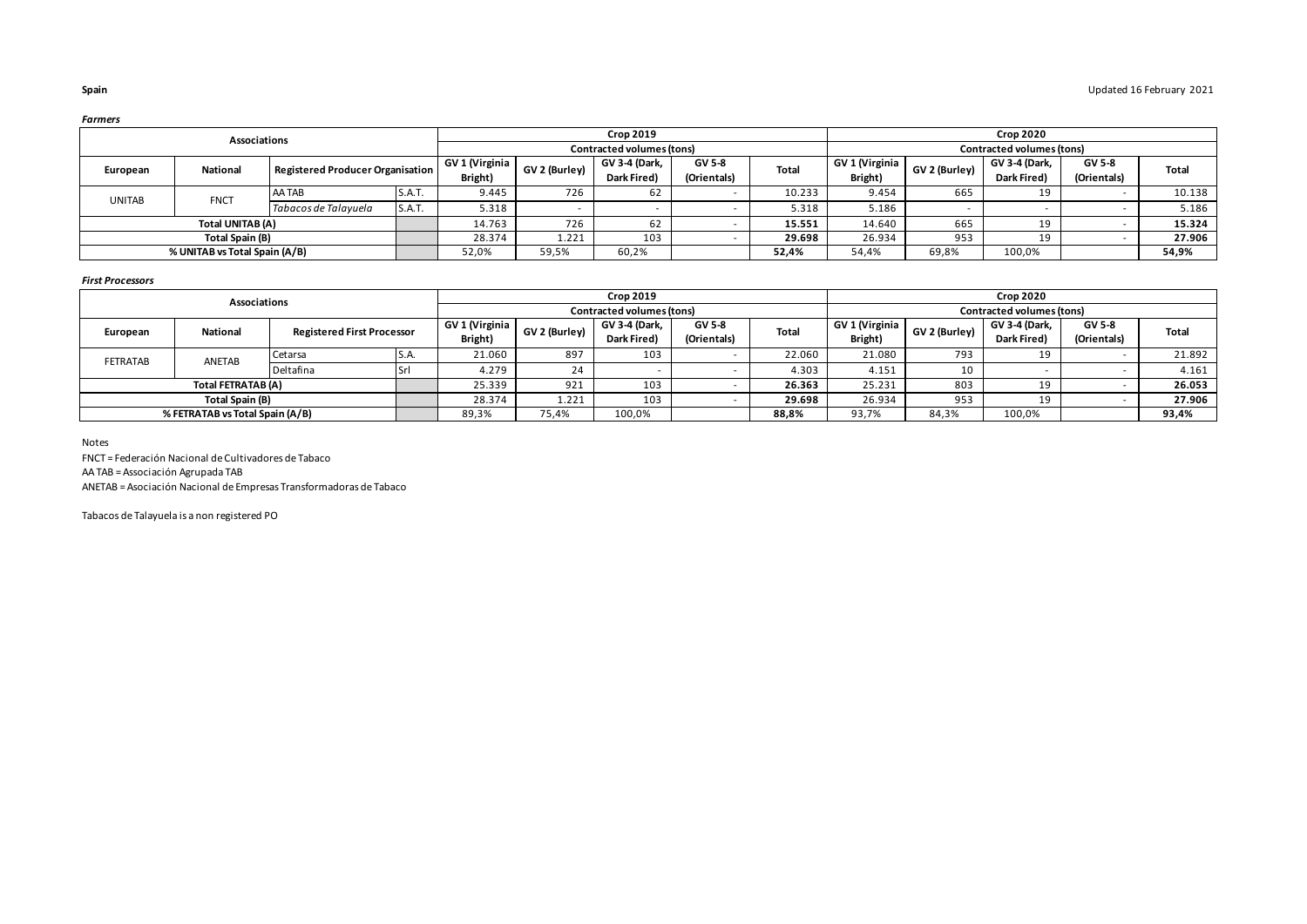|               | Associations                         |                                  |                |               | <b>Crop 2019</b>          |               |              |                |               | <b>Crop 2020</b>          |             |              |
|---------------|--------------------------------------|----------------------------------|----------------|---------------|---------------------------|---------------|--------------|----------------|---------------|---------------------------|-------------|--------------|
|               |                                      |                                  |                |               | Contracted volumes (tons) |               |              |                |               | Contracted volumes (tons) |             |              |
| European      | National                             | Registered Producer Organisation | GV 1 (Virginia | GV 2 (Burley) | GV 3-4 (Dark,             | <b>GV 5-8</b> | <b>Total</b> | GV 1 (Virginia | GV 2 (Burley) | GV 3-4 (Dark,             | GV 5-8      | <b>Total</b> |
|               |                                      |                                  | Bright)        |               | Dark Fired)               | (Orientals)   |              | Bright)        |               | Dark Fired)               | (Orientals) |              |
|               |                                      | OZPT w Kielcach                  | 820            | 820           | 170                       |               | 1.810        | 732            | 690           | 117                       |             | 1.539        |
|               | PZPT                                 | OZPT w Krakowie                  | 176            | 530           | 130                       |               | 836          | 138            | 416           | 91                        |             | 645          |
| <b>UNITAB</b> |                                      | OZPT w Leżajsku                  | 9.005          | 30            |                           |               | 9.035        | 9.241          | 24            |                           |             | 9.265        |
|               |                                      | OZPT w Olesnicy                  | 10             | 30            |                           |               | 40           |                | 40            |                           |             | 40           |
|               | <b>KZPT</b>                          | OZPT w Augustowie                | 450            | 20            |                           |               | 470          |                |               |                           |             |              |
|               |                                      | OZPT w Biłgoraju                 | 4.175          |               |                           |               | 4.175        |                |               |                           |             |              |
|               | Total UNITAB (A)                     |                                  | 14.636         | 1.430         | 300                       |               | 16.366       | 10.111         | 1.170         | 208                       |             | 11.489       |
|               | Total Poland (B)                     |                                  | 23.805         | 2.828         | 830                       |               | 27.463       | 24.937         | 2.329         | 671                       |             | 27.937       |
|               | % Total UNITAB vs Total Poland (A/B) |                                  | 61,5%          | 50,6%         | 36,1%                     |               | 59,6%        | 40,5%          | 50,2%         | 31,0%                     |             | 41,1%        |

### *First Processors*

|                 | Associations                           |                                   |       |                |               | <b>Crop 2019</b>          |             |        |                |               | <b>Crop 2020</b>          |               |              |
|-----------------|----------------------------------------|-----------------------------------|-------|----------------|---------------|---------------------------|-------------|--------|----------------|---------------|---------------------------|---------------|--------------|
|                 |                                        |                                   |       |                |               | Contracted volumes (tons) |             |        |                |               | Contracted volumes (tons) |               |              |
| European        | National                               | <b>Registered First Processor</b> |       | GV 1 (Virginia | GV 2 (Burley) | GV 3-4 (Dark,             | GV 5-8      | Total  | GV 1 (Virginia | GV 2 (Burley) | GV 3-4 (Dark,             | <b>GV 5-8</b> | <b>Total</b> |
|                 |                                        |                                   |       | Bright)        |               | Dark Fired)               | (Orientals) |        | Bright)        |               | Dark Fired)               | (Orientals)   |              |
|                 |                                        | ULT Poland (direct)               | Spzoo | 7.566          | 2.346         | 557                       |             | 10.469 | 7.102          | 1.903         | 429                       |               | 9.434        |
| <b>FETRATAB</b> |                                        | ULT Poland (service)              | Spzoo | 1.735          | 85            |                           |             | 1.820  | 2.880          | 96            | 50                        |               | 3.026        |
|                 |                                        | AOI Rotag                         | AG    |                |               |                           |             |        |                |               |                           |               |              |
|                 |                                        | Lukowa Tobacco                    | Spzoo | 2.700          | 150           | 50                        |             | 2.900  | 2.200          | 100           | 30                        |               | 2.330        |
|                 | Total FETRATAB (A)                     |                                   |       | 12.001         | 2.581         | 607                       |             | 15.189 | 12.182         | 2.099         | 509                       |               | 14.790       |
|                 | Total Poland (B)                       |                                   |       | 23.805         | 2.828         | 830                       |             | 27.463 | 24.937         | 2.329         | 671                       |               | 27.937       |
|                 | % Total FETRATAB vs Total Poland (A/B) |                                   |       | 50,4%          | 91,3%         | 73,1%                     |             | 55,3%  | 48,9%          | 90,1%         | 75,9%                     |               | 52,9%        |

Notes

ULT PL = Universal Leaf Tobacco Poland KZPT = Krajowego Związku Plantatorów Tytoniu PZPT = Polskiego Związku Plantatorów Tytoniu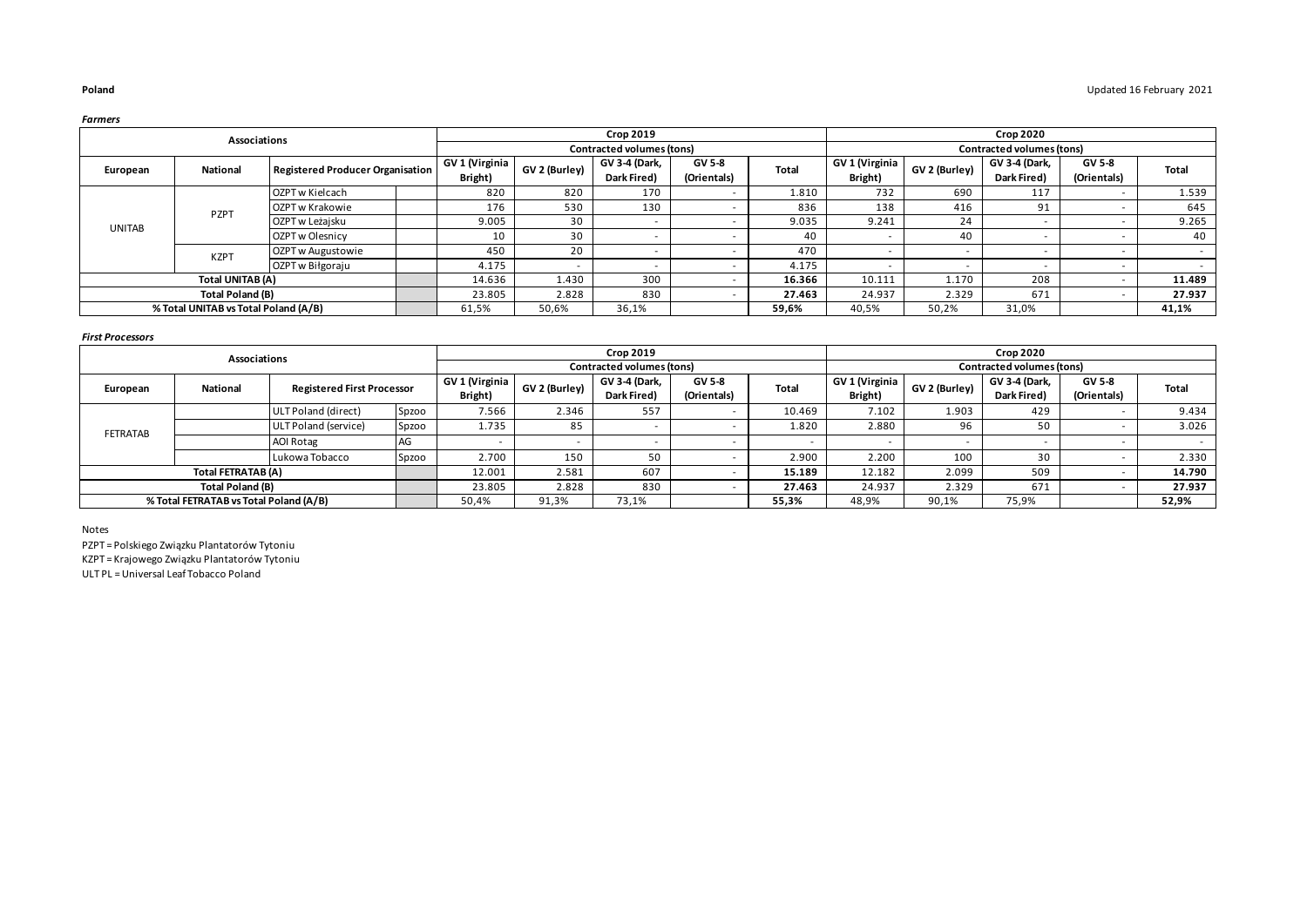|               | Associations                                                    |                   |  |         |                                 | <b>Crop 2019</b>          |             |        |                |               | <b>Crop 2020</b>          |               |        |
|---------------|-----------------------------------------------------------------|-------------------|--|---------|---------------------------------|---------------------------|-------------|--------|----------------|---------------|---------------------------|---------------|--------|
|               |                                                                 |                   |  |         |                                 | Contracted volumes (tons) |             |        |                |               | Contracted volumes (tons) |               |        |
|               | <b>National</b><br>Registered Producer Organisation<br>European |                   |  |         | GV 1 (Virginia<br>GV 2 (Burley) | GV 3-4 (Dark.             | GV 5-8      | Total  | GV 1 (Virginia | GV 2 (Burley) | GV 3-4 (Dark.             | <b>GV 5-8</b> | Total  |
|               |                                                                 |                   |  | Bright) |                                 | Dark Fired)               | (Orientals) |        | Bright)        |               | Dark Fired)               | (Orientals)   |        |
| <b>UNITAB</b> | K.K.S.E.K.E. "KAPNIKI"                                          | "KAPNIKI" members |  | 4.100   |                                 |                           | 18.100      | 22.200 | 3.975          |               |                           | 14.725        | 18.700 |
|               | Total UNITAB (A)                                                |                   |  | 4.100   |                                 |                           | 18.100      | 22.200 | 3.975          |               |                           | 14.725        | 18.700 |
|               | Total Greece (B)                                                |                   |  | 5.700   | 325                             |                           | 18.598      | 24.623 | 5.312          | 274           |                           | 15.047        | 20.633 |
|               | % Total UNITAB vs Total Greece (A/B)                            |                   |  | 71,9%   |                                 |                           | 97,3%       | 90,2%  | 74,8%          |               |                           | 97,9%         | 90,6%  |

### *First Processors*

|                 | Associations                           |                                   |      |                |               | <b>Crop 2019</b>          |               |              |                |               | <b>Crop 2020</b>          |             |        |
|-----------------|----------------------------------------|-----------------------------------|------|----------------|---------------|---------------------------|---------------|--------------|----------------|---------------|---------------------------|-------------|--------|
|                 |                                        |                                   |      |                |               | Contracted volumes (tons) |               |              |                |               | Contracted volumes (tons) |             |        |
| European        | National                               | <b>Registered First Processor</b> |      | GV 1 (Virginia | GV 2 (Burley) | GV 3-4 (Dark,             | <b>GV 5-8</b> | <b>Total</b> | GV 1 (Virginia | GV 2 (Burley) | GV 3-4 (Dark,             | GV 5-8      | Total  |
|                 |                                        |                                   |      | Bright)        |               | Dark Fired)               | (Orientals)   |              | Bright)        |               | Dark Fired)               | (Orientals) |        |
|                 |                                        | <b>SEKE</b>                       | A.C. | 2.919          | 62            |                           | 5.768         | 8.749        | 3.384          | 84            |                           | 5.141       | 8.609  |
|                 |                                        | SOCOTAB                           | Eood |                |               |                           | 5.407         | 5.407        | $\sim$         |               |                           | 4.263       | 4.263  |
| <b>FETRATAB</b> | <b>HATPI</b>                           | <b>MISSIRIAN</b>                  | ABEE |                |               |                           | 6.711         | 6.711        | $\sim$         |               |                           | 5.052       | 5.052  |
|                 |                                        | <b>GLEOUDIS</b>                   | А.С. | 2.781          | 263           |                           | 543           | 3.587        | 1.928          | 190           |                           | 432         | 2.550  |
|                 |                                        | <b>NAXIADIS</b>                   | A.C. |                |               |                           | 169           | 169          |                |               |                           | 159         | 159    |
|                 | Total FETRATAB (A)                     |                                   |      | 5.700          | 325           |                           | 18.598        | 24.623       | 5.312          | 274           |                           | 15.047      | 20.633 |
|                 | Total Greece (B)                       |                                   |      | 5.700          | 325           |                           | 18.598        | 24.623       | 5.312          | 274           |                           | 15.047      | 20.633 |
|                 | % Total FETRATAB vs Total Greece (A/B) |                                   |      | 100,0%         | 100,0%        |                           | 100,0%        | 100,0%       | 100,0%         | 100,0%        |                           | 100,0%      | 100,0% |

Notes

K.K.S.E.K.E. = Central Branch Cooperative Union of Tobacco Growers - "KAPNIKI"; KAPNIKI is a 2<sup>nd</sup> degree cooperative grouping 20 local tobacco growers cooperatives

HATPI = Hellenic Asssociation of Tobacco Processing Industries

SOCOTAB Eood is a Bulgarian company which also contracts Greek tobaccos; is not a direct member of HATPI, but of the Greek Raw Tobacco Interbranch Organization P.D.O.A.K. and also of Fetratab (Bulgaria branch)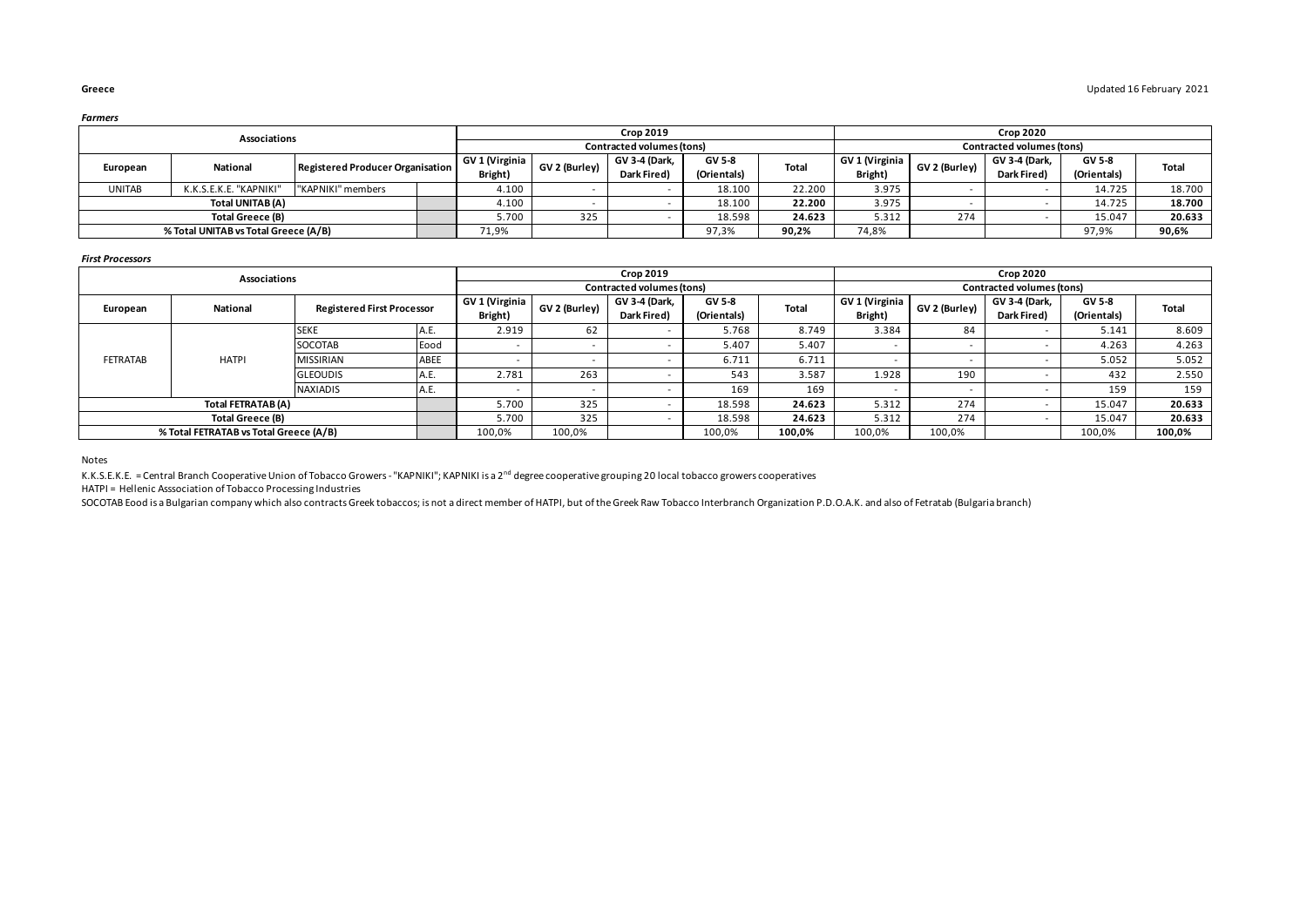|               | Associations                           |                                  |               |                      | <b>Crop 2019</b>          |              |                |               |               | <b>Crop 2020</b>          |              |       |
|---------------|----------------------------------------|----------------------------------|---------------|----------------------|---------------------------|--------------|----------------|---------------|---------------|---------------------------|--------------|-------|
|               |                                        |                                  |               |                      | Contracted volumes (tons) |              |                |               |               | Contracted volumes (tons) |              |       |
| European      | <b>National</b>                        | GV 1 (Virginia                   | GV 2 (Burley) | <b>GV 3-4 (Dark.</b> | GV 5-8                    | <b>Total</b> | GV 1 (Virginia | GV 2 (Burley) | GV 3-4 (Dark, | GV 5-8                    | <b>Total</b> |       |
|               |                                        | Registered Producer Organisation | Bright)       |                      | Dark Fired)               | (Orientals)  |                | Bright)       |               | Dark Fired)               | (Orientals)  |       |
| <b>UNITAB</b> | NAT-2010                               |                                  | 1.516         | 685                  |                           | 6.885        | 9.086          | 1.388         | 637           |                           | 5.232        | 7.257 |
|               | Total UNITAB (A)                       |                                  | 1.516         | 685                  |                           | 6.885        | 9.086          | 1.388         | 637           |                           | 5.232        | 7.257 |
|               | Total Bulgaria (B)                     |                                  | 2.167         | 685                  |                           | 7.824        | 10.676         | 1.614         | 637           |                           | 6.460        | 8.711 |
|               | % Total UNITAB vs Total Bulgaria (A/B) |                                  | 70,0%         | 100,0%               |                           | 88,0%        | 85,1%          | 86,0%         | 100,0%        |                           | 81,0%        | 83,3% |

### *First Processors*

|          | Associations                             |                                   |      |                |               | <b>Crop 2019</b>          |               |        |                |               | <b>Crop 2019</b>          |             |       |
|----------|------------------------------------------|-----------------------------------|------|----------------|---------------|---------------------------|---------------|--------|----------------|---------------|---------------------------|-------------|-------|
|          |                                          |                                   |      |                |               | Contracted volumes (tons) |               |        |                |               | Contracted volumes (tons) |             |       |
| European | National                                 | <b>Registered First Processor</b> |      | GV 1 (Virginia | GV 2 (Burley) | GV 3-4 (Dark.             | <b>GV 5-8</b> | Total  | GV 1 (Virginia | GV 2 (Burley) | GV 3-4 (Dark.             | GV 5-8      | Total |
|          |                                          |                                   |      | Bright)        |               | Dark Fired)               | (Orientals)   |        | Bright)        |               | Dark Fired)               | (Orientals) |       |
| FETRATAB |                                          | Socotab BG                        | Eood |                |               |                           | 4.027         | 4.027  |                |               |                           | 2.840       | 2.840 |
|          |                                          | AOI BG                            | Eood |                |               |                           | 1.448         | 1.448  |                |               |                           | 1.354       | 1.354 |
|          | Total FETRATAB (A)                       |                                   |      |                |               |                           | 5.475         | 5.475  |                |               |                           | 4.194       | 4.194 |
|          | Total Bulgaria (B)                       |                                   |      | 2.167          | 685           |                           | 7.824         | 10.676 | 1.614          | 637           |                           | 6.460       | 8.711 |
|          | % Total FETRATAB vs Total Bulgaria (A/B) |                                   |      |                |               |                           | 70,0%         | 51,3%  |                |               |                           | 64,9%       | 48,1% |

Notes

HAT-2010 = НАЦИОНАЛНА АСОЦИАЦИЯ НА ТЮТЮНОПРОИЗВОДИТЕЛИТЕ = NAT-2010 National Association of Tobacco Growers AOI BG = Alliance One Bulgaria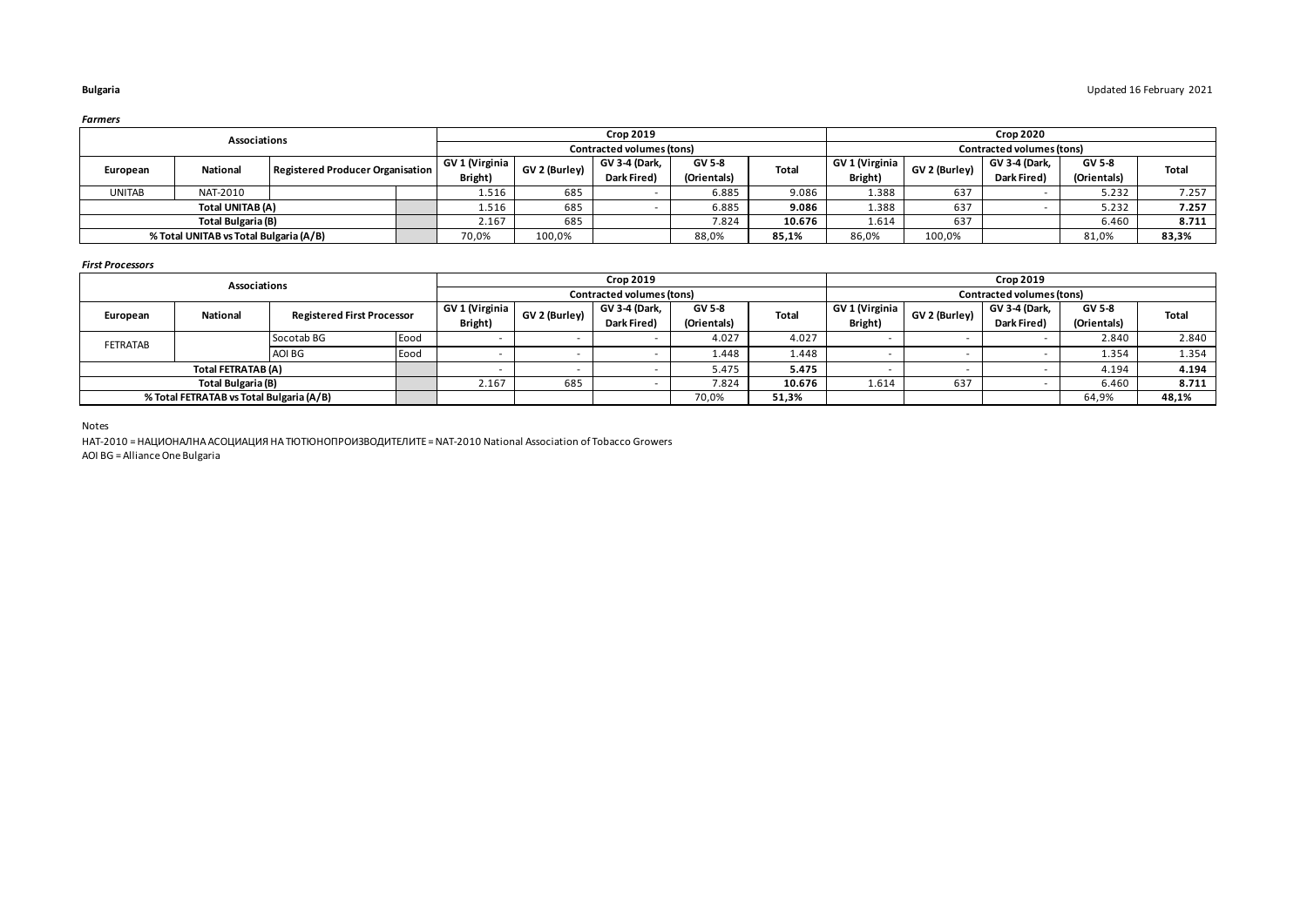|               | Associations                         |                                  |      |                |               | <b>Crop 2019</b>          |             |              |                |               | <b>Crop 2020</b>          |             |              |
|---------------|--------------------------------------|----------------------------------|------|----------------|---------------|---------------------------|-------------|--------------|----------------|---------------|---------------------------|-------------|--------------|
|               |                                      |                                  |      |                |               | Contracted volumes (tons) |             |              |                |               | Contracted volumes (tons) |             |              |
|               | <b>National</b>                      | Registered Producer Organisation |      | GV 1 (Virginia | GV 2 (Burley) | <b>GV 3-4 (Dark.</b>      | GV 5-8      | <b>Total</b> | GV 1 (Virginia | GV 2 (Burley) | GV 3-4 (Dark,             | GV 5-8      | <b>Total</b> |
| European      |                                      |                                  |      | Bright)        |               | Dark Fired)               | (Orientals) |              | Bright)        |               | Dark Fired)               | (Orientals) |              |
| <b>UNITAB</b> | F.N.P.T.                             |                                  | Coop | 3.700          | 1.540         | 10                        |             | 5.250        | 3.060          | 880           | 70                        |             | 4.010        |
|               | Total UNITAB (A)                     |                                  |      | 3.700          | 1.540         | 10                        |             | 5.250        | 3.060          | 880           | 70                        |             | 4.010        |
|               | Total France (B)                     |                                  |      | 3.700          | 1.540         | 10                        |             | 5.250        | 3.060          | 880           | 70                        |             | 4.010        |
|               | % Total UNITAB vs Total France (A/B) |                                  |      | 100,0%         | 100,0%        | 100,0%                    |             | 100,0%       | 100,0%         | 100,0%        | 100,0%                    |             | 100,0%       |

### *First Processors*

|          | Associations                           |                                   |            |                |                                      | <b>Crop 2019</b>          |        |       |                |     | <b>Crop 2020</b>            |               |       |
|----------|----------------------------------------|-----------------------------------|------------|----------------|--------------------------------------|---------------------------|--------|-------|----------------|-----|-----------------------------|---------------|-------|
|          |                                        |                                   |            |                |                                      | Contracted volumes (tons) |        |       |                |     | Contracted volumes (tons)   |               |       |
| European | National                               | <b>Registered First Processor</b> |            | GV 1 (Virginia | $GV$ 2 (Burley) $\mid$ GV 3-4 (Dark, |                           | GV 5-8 | Total | GV 1 (Virginia |     | GV 2 (Burley) GV 3-4 (Dark, | <b>GV 5-8</b> | Total |
|          |                                        | France Tabac - Sarlat             | Usca       |                |                                      |                           |        |       |                |     |                             |               |       |
| FETRATAB |                                        | <b>LTR Industries</b>             | <b>Sas</b> |                |                                      |                           |        |       |                |     |                             |               |       |
|          | Total FETRATAB (A)                     |                                   |            |                |                                      |                           |        |       |                |     |                             |               |       |
|          | Total France (B)                       |                                   |            |                | 1.540                                | 10                        |        | 5.250 | 3.060          | 880 | 70                          |               | 4.010 |
|          | % Total FETRATAB vs Total France (A/B) |                                   |            |                |                                      |                           |        |       |                |     |                             |               |       |

LTR Industries is a second processor and does non purchase tobacco leafs but industrial tobacco by products to produce reconsituted tobacco FNPT = Fédération Nationale des Planteurs de Tabac, les membres sont 5 Cooperatives: CT2F, Dauphinoise, Midi Tabac, Tabac Garonne Adour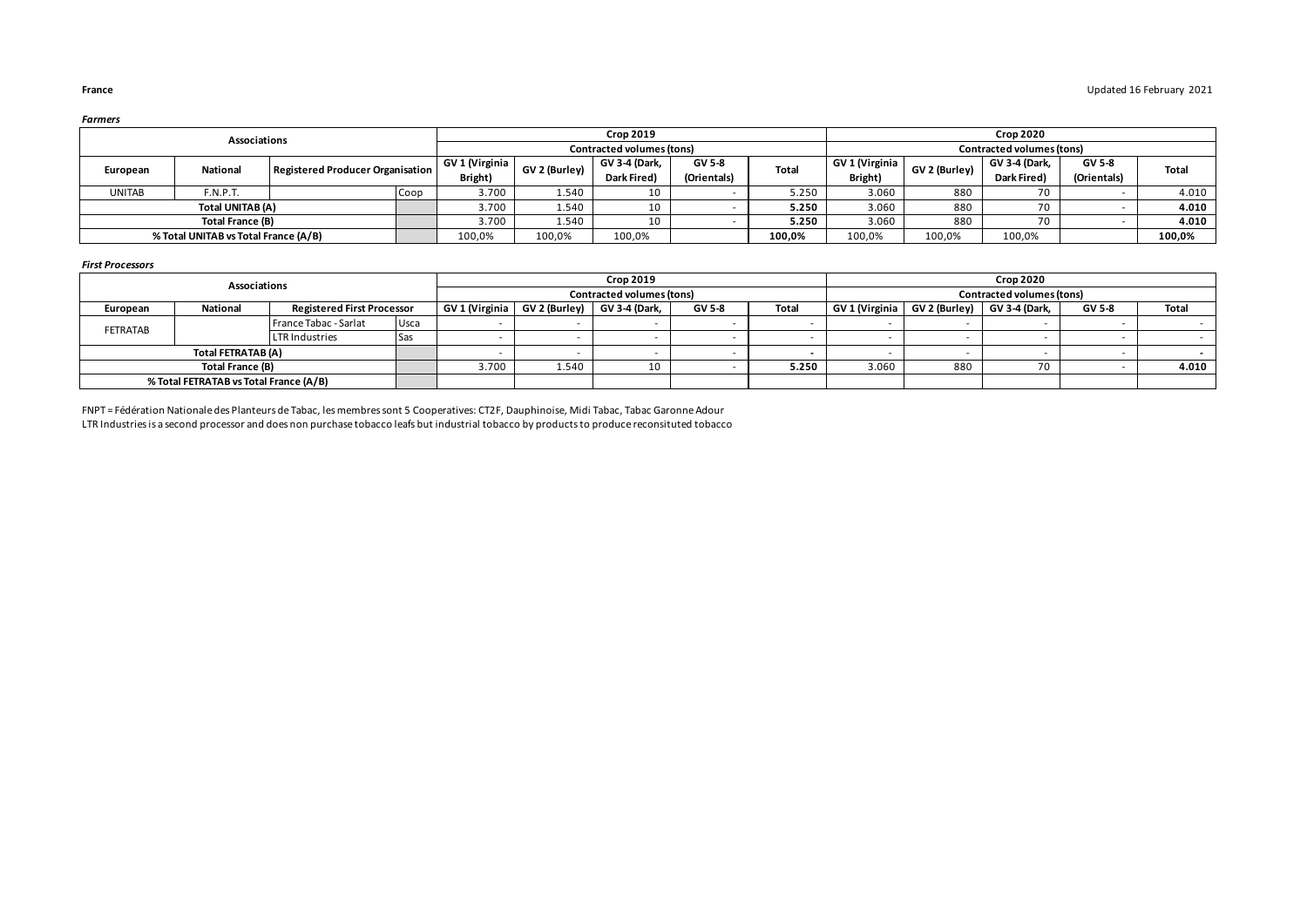|               | Associations                          |                                         |          |                |               | <b>Crop 2019</b>          |               |        |                |               | <b>Crop 2020</b>          |               |        |
|---------------|---------------------------------------|-----------------------------------------|----------|----------------|---------------|---------------------------|---------------|--------|----------------|---------------|---------------------------|---------------|--------|
|               |                                       |                                         |          |                |               | Contracted volumes (tons) |               |        |                |               | Contracted volumes (tons) |               |        |
| European      | National                              | <b>Registered Producer Organisation</b> |          | GV 1 (Virginia | GV 2 (Burley) | GV 3-4 (Dark,             | <b>GV 5-8</b> | Total  | GV 1 (Virginia | GV 2 (Burley) | GV 3-4 (Dark,             | <b>GV 5-8</b> | Total  |
|               |                                       |                                         |          | Bright)        |               | <b>Dark Fired)</b>        | (Orientals)   |        | Bright)        |               | Dark Fired)               | (Orientals)   |        |
| <b>UNITAB</b> | Madosz                                | <b>NYIDOTER</b>                         | Ltd.     | 3.097          | 887           |                           |               | 3.984  | 2.409          | 600           |                           |               | 3.009  |
|               |                                       | <b>DOFER</b>                            | Pte.Ltd. | 1.400          | 206           |                           |               | 1.606  | 946            | 137           |                           |               | 1.083  |
|               | Total UNITAB (A)                      |                                         |          |                | 1.093         |                           |               | 5.590  | 3.355          | 737           |                           |               | 4.092  |
|               | Total Hungary (B)                     |                                         |          | 4.497          | 1.093         |                           |               | 5.590  | 3.355          | 737           |                           |               | 4.092  |
|               | % Total UNITAB vs Total Hungary (A/B) |                                         |          | 100,0%         | 100,0%        |                           |               | 100,0% | 100,0%         | 100,0%        |                           |               | 100,0% |

### *First Processors*

|          | Associations                            |                                   |          |                |               | <b>Crop 2019</b>          |             |              |                |               | <b>Crop 2020</b>          |             |              |
|----------|-----------------------------------------|-----------------------------------|----------|----------------|---------------|---------------------------|-------------|--------------|----------------|---------------|---------------------------|-------------|--------------|
|          |                                         |                                   |          |                |               | Contracted volumes (tons) |             |              |                |               | Contracted volumes (tons) |             |              |
|          | National                                | <b>Registered First Processor</b> |          | GV 1 (Virginia | GV 2 (Burley) | GV 3-4 (Dark,             | GV 5-8      | <b>Total</b> | GV 1 (Virginia | GV 2 (Burley) | GV 3-4 (Dark.             | GV 5-8      | <b>Total</b> |
| European |                                         |                                   |          | Bright)        |               | Dark Fired)               | (Orientals) |              | Bright)        |               | Dark Fired)               | (Orientals) |              |
| FETRATAB |                                         | <b>ULT Hungary</b>                | Pte.Ltd. | 3.097          | 887           |                           |             | 3.984        | 2.409          | 600           |                           |             | 3.009        |
|          | Total FETRATAB (A)                      |                                   |          |                | 887           |                           |             | 3.984        | 2.409          | 600           |                           |             | 3.009        |
|          | Total Hungary (B)                       |                                   |          | 4.497          | 1.093         |                           |             | 5.590        | 3.355          | 737           |                           |             | 4.092        |
|          | % Total FETRATAB vs Total Hungary (A/B) |                                   |          | 68,9%          | 81,2%         |                           |             | 71,3%        | 71,8%          | 81,4%         |                           |             | 73,5%        |

Notes

Madosz = Magyar Dohánytermelők Országos Szövetsége ULT HU = Universal Leaf Tobacco Hungary

Dofer makes individual contracts with the farmers. Dofer farmers do not belong to any tobacco growers' group but all farmers are members of Madosz.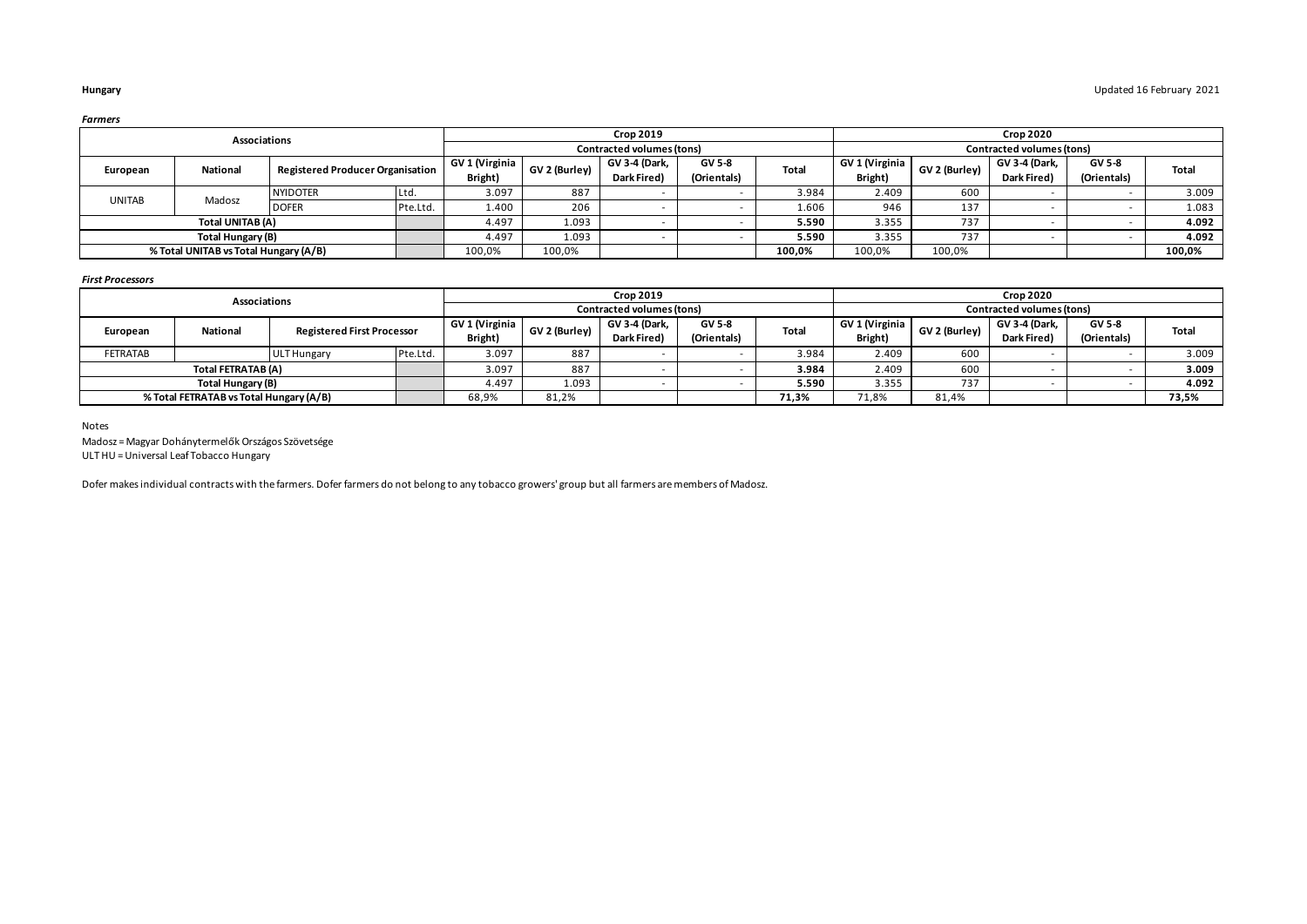| armers |
|--------|
|--------|

|               | Associations                                             |                    |       |                |               | <b>Crop 2019</b>          |               |              |                |               | <b>Crop 2020</b>          |             |              |
|---------------|----------------------------------------------------------|--------------------|-------|----------------|---------------|---------------------------|---------------|--------------|----------------|---------------|---------------------------|-------------|--------------|
|               |                                                          |                    |       |                |               | Contracted volumes (tons) |               |              |                |               | Contracted volumes (tons) |             |              |
|               | Registered Producer Organisation<br>National<br>European |                    |       | GV 1 (Virginia | GV 2 (Burley) | GV 3-4 (Dark,             | <b>GV 5-8</b> | <b>Total</b> | GV 1 (Virginia | GV 2 (Burley) | GV 3-4 (Dark,             | GV 5-8      | <b>Total</b> |
|               |                                                          |                    |       | Bright)        |               | Dark Fired)               | (Orientals)   |              | Bright)        |               | Dark Fired)               | (Orientals) |              |
| <b>UNITAB</b> | <b>BdT</b>                                               | <b>BdT</b> members | le.V. | 4.800          |               |                           |               | 4.800        | 4.000          |               |                           |             | 4.000        |
|               | Total UNITAB (A)                                         |                    |       |                |               |                           |               | 4.800        | 4.000          |               |                           |             | 4.000        |
|               | Total Germany (B)                                        |                    |       | 4.800          |               |                           |               | 4.800        | 4.000          |               |                           |             | 4.000        |
|               | % Total UNITAB vs Total Germany (A/B)                    |                    |       | 100,0%         |               |                           |               | 100,0%       | 100,0%         |               |                           |             | 100,0%       |

### *First Processors*

|                 | Associations                            |                                   |    |                |               | <b>Crop 2019</b>          |               |       |                |               | <b>Crop 2020</b>          |             |              |
|-----------------|-----------------------------------------|-----------------------------------|----|----------------|---------------|---------------------------|---------------|-------|----------------|---------------|---------------------------|-------------|--------------|
|                 |                                         |                                   |    |                |               | Contracted volumes (tons) |               |       |                |               | Contracted volumes (tons) |             |              |
| European        | National                                | <b>Registered First Processor</b> |    | GV 1 (Virginia | GV 2 (Burley) | GV 3-4 (Dark.             | <b>GV 5-8</b> | Total | GV 1 (Virginia | GV 2 (Burley) | GV 3-4 (Dark,             | GV 5-8      | <b>Total</b> |
|                 |                                         |                                   |    | Bright)        |               | Dark Fired)               | (Orientals)   |       | Bright)        |               | Dark Fired)               | (Orientals) |              |
| <b>FETRATAB</b> |                                         | <b>AOI Rotag</b>                  | AG | 1.000          |               |                           |               | 1.000 | 400            |               |                           |             | 400          |
|                 | Total FETRATAB (A)                      |                                   |    | 1.000          |               |                           |               | 1.000 | 400            |               |                           |             | 400          |
|                 | Total Germany (B)                       |                                   |    | 4.800          |               |                           |               | 4.800 | 4.000          |               |                           |             | 4.000        |
|                 | % Total FETRATAB vs Total Germany (A/B) |                                   |    |                |               |                           |               | 20,8% | 10,0%          |               |                           |             | 10,0%        |

Notes

BdT = Bundesverband Deutscher Tabakpflanzer e.V. - BdT d.V. is registered at Amtsgericht Mannheim (VR 100278) and represents 7 regional associations with approximately 100 growers, resigned from Unitab in 2020 AOI Rotag = Alliance One International Rotag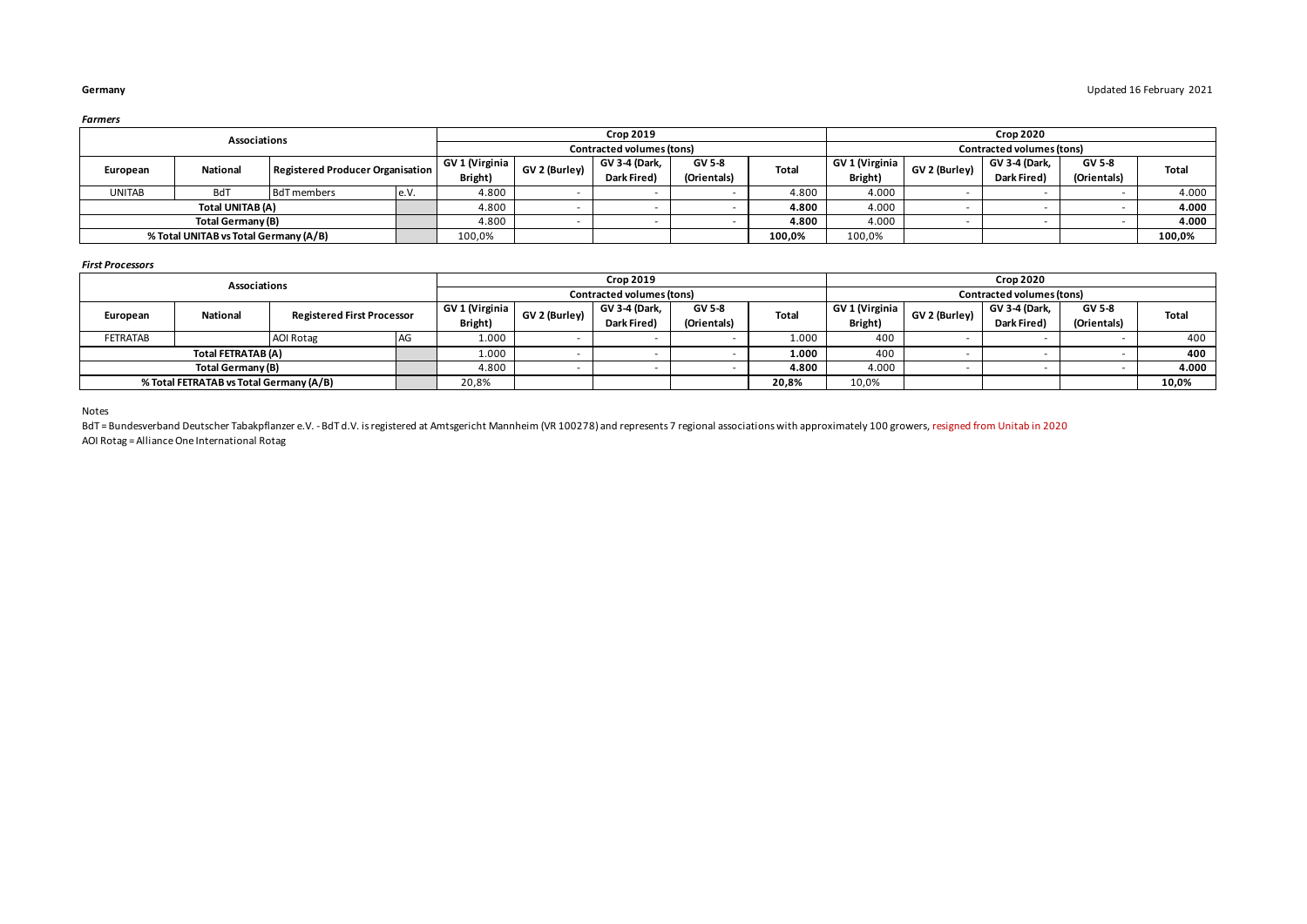|               | Associations                                                    |             |  |                |               | <b>Crop 2019</b>          |             |              |                |               | <b>Crop 2020</b>          |             |       |
|---------------|-----------------------------------------------------------------|-------------|--|----------------|---------------|---------------------------|-------------|--------------|----------------|---------------|---------------------------|-------------|-------|
|               |                                                                 |             |  |                |               | Contracted volumes (tons) |             |              |                |               | Contracted volumes (tons) |             |       |
|               | Registered Producer Organisation<br><b>National</b><br>European |             |  | GV 1 (Virginia | GV 2 (Burley) | GV 3-4 (Dark,             | GV 5-8      | <b>Total</b> | GV 1 (Virginia | GV 2 (Burley) | GV 3-4 (Dark,             | GV 5-8      | Total |
|               |                                                                 |             |  | Bright)        |               | Dark Fired)               | (Orientals) |              | Bright)        |               | Dark Fired)               | (Orientals) |       |
| <b>UNITAB</b> |                                                                 | <b>AGRI</b> |  | n.a.           | n.a.          | n.a.                      | n.a.        |              | n.a.           | n.a.          | n.a.                      | n.a.        |       |
|               | Total UNITAB (A)                                                |             |  |                |               |                           |             |              |                |               |                           |             |       |
|               | <b>Total Portugal (B)</b><br>n.a.                               |             |  |                |               |                           |             |              |                |               |                           |             |       |
|               | % Total UNITAB vs Total Belgium (A/B)                           |             |  |                |               |                           |             |              |                |               |                           |             |       |

### *First Processors*

|                 | Associations                            |                                   |  |                            |               | <b>Crop 2019</b>             |                       |       |                           |               | <b>Crop 2020</b>             |                              |                |
|-----------------|-----------------------------------------|-----------------------------------|--|----------------------------|---------------|------------------------------|-----------------------|-------|---------------------------|---------------|------------------------------|------------------------------|----------------|
|                 |                                         |                                   |  |                            |               | Contracted volumes (tons)    |                       |       |                           |               | Contracted volumes (tons)    |                              |                |
| European        | National                                | <b>Registered First Processor</b> |  | GV 1 (Virginia)<br>Bright) | GV 2 (Burley) | GV 3-4 (Dark,<br>Dark Fired) | GV 5-8<br>(Orientals) | Total | GV 1 (Virginia<br>Bright) | GV 2 (Burley) | GV 3-4 (Dark,<br>Dark Fired) | <b>GV 5-8</b><br>(Orientals) | Total          |
| <b>FETRATAB</b> |                                         |                                   |  |                            |               |                              |                       |       |                           |               |                              |                              | <b>COLLEGE</b> |
|                 | Total FETRATAB (A)                      |                                   |  |                            |               |                              |                       |       |                           |               |                              |                              |                |
|                 | <b>Total Portugal (B)</b><br>n.a.       |                                   |  |                            |               |                              |                       |       |                           |               |                              |                              |                |
|                 | % Total FETRATAB vs Total Belgium (A/B) |                                   |  |                            |               | 7 L J V / U                  | <b>DIVIU</b>          |       | 7 LU I V / U              |               |                              |                              |                |

Notes

In Portugal currently there are not Fetratab members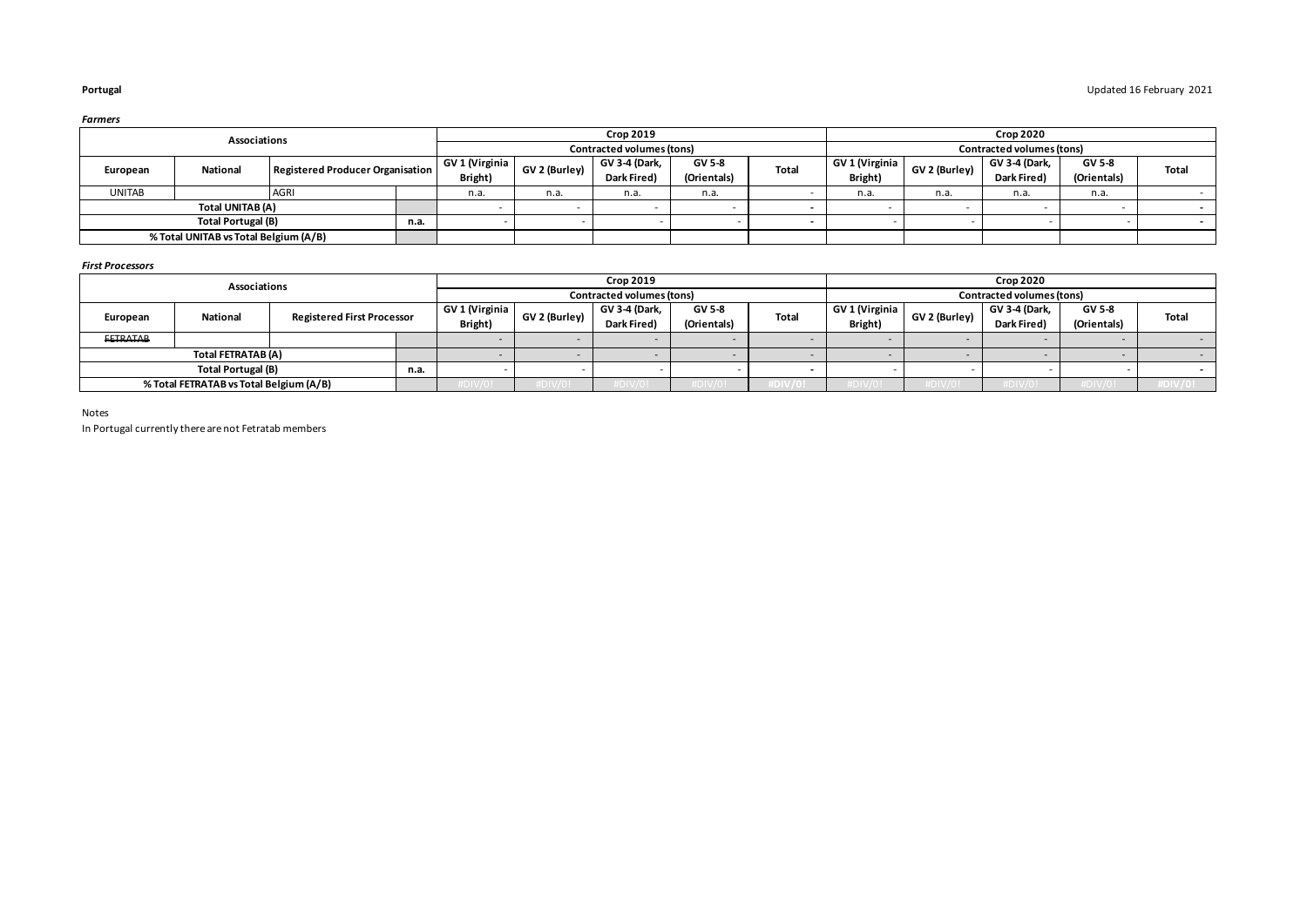|               | Associations                          |                                  |                |               | <b>Crop 2019</b>          |             |              |                |               | <b>Crop 2020</b>          |             |              |
|---------------|---------------------------------------|----------------------------------|----------------|---------------|---------------------------|-------------|--------------|----------------|---------------|---------------------------|-------------|--------------|
|               |                                       |                                  |                |               | Contracted volumes (tons) |             |              |                |               | Contracted volumes (tons) |             |              |
|               | <b>National</b>                       | Registered Producer Organisation | GV 1 (Virginia | GV 2 (Burley) | <b>GV 3-4 (Dark.</b>      | GV 5-8      | <b>Total</b> | GV 1 (Virginia | GV 2 (Burley) | <b>GV 3-4 (Dark,</b>      | GV 5-8      | <b>Total</b> |
| European      |                                       |                                  | Bright)        |               | Dark Fired)               | (Orientals) |              | Bright)        |               | Dark Fired)               | (Orientals) |              |
| <b>UNITAB</b> |                                       | <b>TASYCA</b>                    |                |               | <b>JJ</b>                 |             | 60           |                |               | 55.<br>ر ر                |             | 60           |
|               | Total UNITAB (A)                      |                                  |                |               |                           |             | 60           |                |               |                           |             | 60           |
|               | Total Belgium (B)                     |                                  |                |               |                           |             | 60           |                |               | 55.                       |             | 60           |
|               | % Total UNITAB vs Total Belgium (A/B) |                                  |                | 100,00%       | 100,00%                   |             | 100,00%      |                | 100,00%       | 100,00%                   |             | 100,00%      |

### *First Processors*

|                 | Associations                                  |  |  |                |               | <b>Crop 2019</b>          |             |       |                |               | <b>Crop 2020</b>          |             |       |
|-----------------|-----------------------------------------------|--|--|----------------|---------------|---------------------------|-------------|-------|----------------|---------------|---------------------------|-------------|-------|
|                 |                                               |  |  |                |               | Contracted volumes (tons) |             |       |                |               | Contracted volumes (tons) |             |       |
| European        | National<br><b>Registered First Processor</b> |  |  | GV 1 (Virginia | GV 2 (Burley) | GV 3-4 (Dark,             | GV 5-8      | Total | GV 1 (Virginia | GV 2 (Burley) | GV 3-4 (Dark,             | GV 5-8      | Total |
|                 |                                               |  |  | Bright)        |               | Dark Fired)               | (Orientals) |       | Bright)        |               | Dark Fired)               | (Orientals) |       |
| <b>FETRATAB</b> |                                               |  |  |                |               |                           |             |       |                |               |                           |             |       |
|                 | Total FETRATAB (A)                            |  |  |                |               |                           |             |       |                |               |                           |             |       |
|                 | Total Belgium (B)                             |  |  |                |               |                           |             | 60    |                |               |                           |             | 60    |
|                 | % Total FETRATAB vs Total Belgium (A/B)       |  |  |                |               |                           |             |       |                |               |                           |             |       |

Notes

In Belgium currently there are not Fetratab members

National total volumes are TASYCA - Tabakssyndicaat best estimations, official figures are not available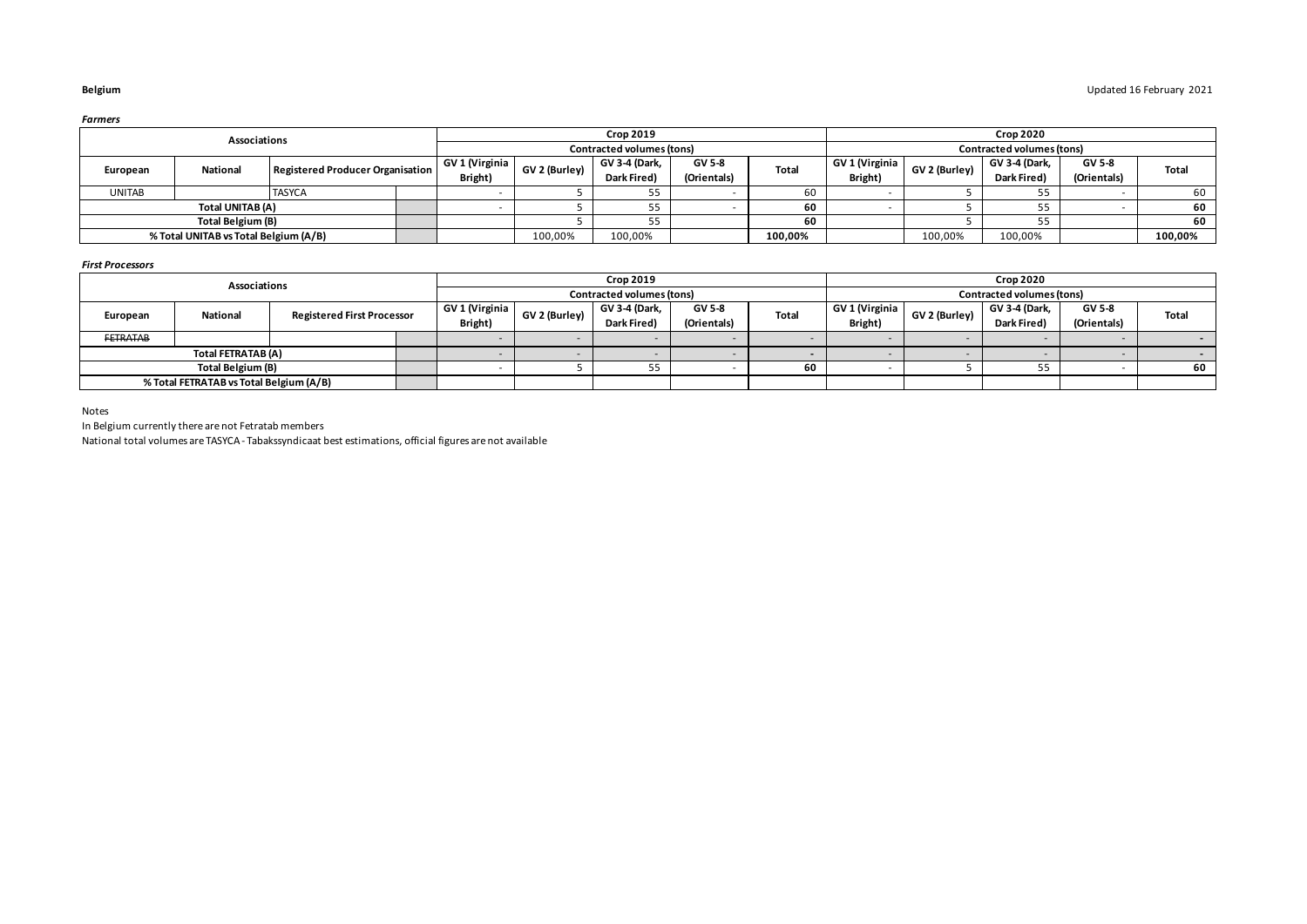|          |                                                      | Associations                 |                                                           |      |      | <b>Crop 2019</b>             |                       |       |                           |               | <b>Crop 2020</b>             |                       |              |
|----------|------------------------------------------------------|------------------------------|-----------------------------------------------------------|------|------|------------------------------|-----------------------|-------|---------------------------|---------------|------------------------------|-----------------------|--------------|
|          |                                                      |                              |                                                           |      |      | Contracted volumes (tons)    |                       |       |                           |               | Contracted volumes (tons)    |                       |              |
| European | National                                             |                              | GV 1 (Virginia<br><b>Registered Producer Organisation</b> |      |      | GV 3-4 (Dark.<br>Dark Fired) | GV 5-8<br>(Orientals) | Total | GV 1 (Virginia<br>Bright) | GV 2 (Burley) | GV 3-4 (Dark.<br>Dark Fired) | GV 5-8<br>(Orientals) | <b>Total</b> |
|          | Udruga hrvatskih proizvođača duhana<br><b>UNITAB</b> |                              |                                                           | n.a. | n.a. | n.a.                         | n.a.                  |       | n.a.                      | n.a.          | n.a.                         | n.a.                  |              |
|          |                                                      | Udruga duhanskih proizvođača |                                                           | n.a. | n.a. | n.a.                         | n.a.                  |       | n.a.                      | n.a.          | n.a.                         | n.a.                  |              |
|          | Total UNITAB (A)                                     |                              |                                                           |      |      |                              |                       |       |                           |               |                              |                       |              |
|          | <b>Total Croatia (B)</b>                             |                              |                                                           |      | 600  |                              |                       | 7.600 | 7.000                     | 600           |                              |                       | 7.600        |
|          | % Total UNITAB vs Total Croatia (A/B)                |                              |                                                           |      |      |                              |                       |       |                           |               |                              |                       |              |

*First Processors*

|                   |          | <b>Crop 2019</b>                        |                           |               |                              |                       | <b>Crop 2020</b> |                           |                           |                                    |                              |       |
|-------------------|----------|-----------------------------------------|---------------------------|---------------|------------------------------|-----------------------|------------------|---------------------------|---------------------------|------------------------------------|------------------------------|-------|
|                   |          | Associations                            |                           |               | Contracted volumes (tons)    |                       |                  |                           | Contracted volumes (tons) |                                    |                              |       |
| European          | National | <b>Registered First Processor</b>       | GV 1 (Virginia<br>Bright) | GV 2 (Burley) | GV 3-4 (Dark,<br>Dark Fired) | GV 5-8<br>(Orientals) | <b>Total</b>     | GV 1 (Virginia<br>Bright) | GV 2 (Burley)             | GV 3-4 (Dark,<br><b>Dark Fired</b> | <b>GV 5-8</b><br>(Orientals) | Total |
| <b>FETRATAB</b>   |          | Hrvatski duhan d.d. Virovitica          | 6.191                     | 172           |                              |                       | 6.363            | 6.086                     | 128                       |                                    |                              | 6.214 |
|                   |          | Agroduhan d.o.o. Slatina                | n.a.                      | n.a.          | n.a.                         | n.a.                  |                  | n.a.                      | n.a.                      | n.a.                               | n.a.                         |       |
|                   |          | Total FETRATAB (A)                      |                           |               |                              |                       |                  |                           |                           |                                    |                              |       |
| Total Croatia (B) |          |                                         | 7.000                     | 800           |                              |                       | 7.800            | 7.000                     | 800                       |                                    |                              | 7.800 |
|                   |          | % Total FETRATAB vs Total Croatia (A/B) |                           |               |                              |                       | #DIV/0!          |                           |                           |                                    |                              |       |

Notes

In Croatia currently there are not Unitab and Fetratab members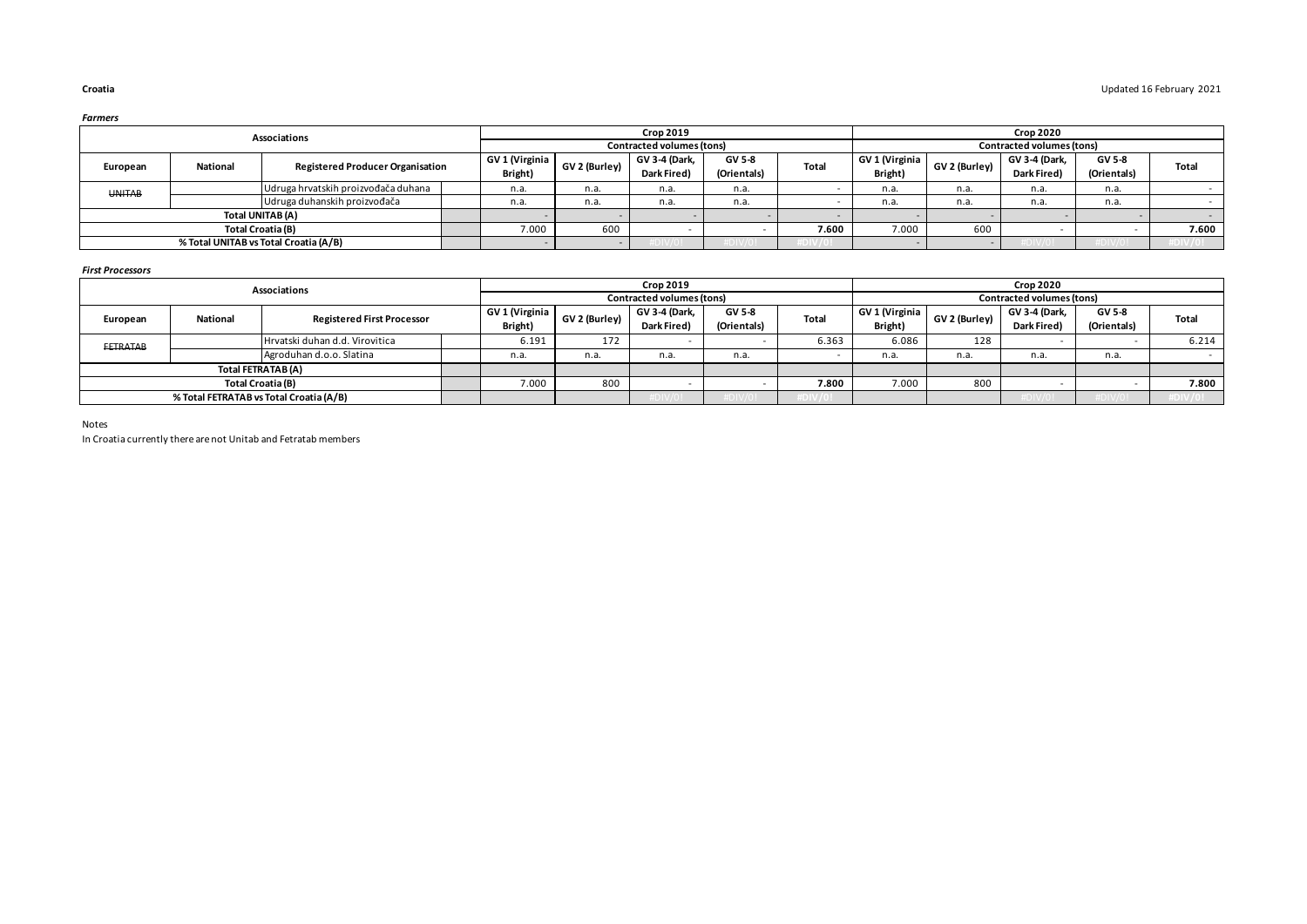| Associations      |                                       |                                  |  | <b>Crop 2019</b> |               |                           |             | <b>Crop 2020</b> |                |                                                                                                     |       |  |              |
|-------------------|---------------------------------------|----------------------------------|--|------------------|---------------|---------------------------|-------------|------------------|----------------|-----------------------------------------------------------------------------------------------------|-------|--|--------------|
|                   |                                       |                                  |  |                  |               | Contracted volumes (tons) |             |                  |                | Contracted volumes (tons)<br>GV 3-4 (Dark,<br>GV 5-8<br>GV 2 (Burley)<br>(Orientals)<br>Dark Fired) |       |  |              |
| European          | National                              | Registered Producer Organisation |  | GV 1 (Virginia   | GV 2 (Burley) | GV 3-4 (Dark,             | GV 5-8      | <b>Total</b>     | GV 1 (Virginia |                                                                                                     |       |  | <b>Total</b> |
|                   |                                       |                                  |  | Bright)          |               | Dark Fired)               | (Orientals) |                  | Bright)        |                                                                                                     |       |  |              |
| <b>UNITAB</b>     |                                       |                                  |  |                  |               |                           |             |                  |                |                                                                                                     |       |  |              |
|                   | Total UNITAB (A)                      |                                  |  |                  |               |                           |             |                  |                |                                                                                                     |       |  |              |
| Total Romania (B) |                                       | 1.214                            |  |                  |               | 1.214                     | 1.200       |                  |                |                                                                                                     | 1.200 |  |              |
|                   | % Total UNITAB vs Total Romania (A/B) |                                  |  |                  |               |                           |             |                  |                |                                                                                                     |       |  |              |

### *First Processors*

| Associations    |                                         |                                   |  | <b>Crop 2019</b>                                       |               |               |                        |                | <b>Crop 2020</b> |               |             |             |        |
|-----------------|-----------------------------------------|-----------------------------------|--|--------------------------------------------------------|---------------|---------------|------------------------|----------------|------------------|---------------|-------------|-------------|--------|
|                 |                                         |                                   |  | Contracted volumes (tons)<br>Contracted volumes (tons) |               |               |                        |                |                  |               |             |             |        |
| European        | <b>National</b>                         | <b>Registered First Processor</b> |  | GV 1 (Virginia                                         | GV 2 (Burley) | GV 3-4 (Dark, | GV 5-8<br><b>Total</b> | GV 1 (Virginia | GV 2 (Burley)    | GV 3-4 (Dark, | GV 5-8      | Total       |        |
|                 |                                         |                                   |  | Bright)                                                |               | Dark Fired)   | (Orientals)            |                | Bright)          |               | Dark Fired) | (Orientals) |        |
| <b>FETRATAB</b> |                                         |                                   |  |                                                        |               |               |                        |                |                  |               |             |             |        |
|                 | Total FETRATAB (A)                      |                                   |  |                                                        |               |               |                        |                |                  |               |             |             | $\sim$ |
|                 | Total Romania (B)                       |                                   |  | 1.214                                                  |               |               |                        | 1.214          | 1.200            |               |             | 1.200       |        |
|                 | % Total FETRATAB vs Total Romania (A/B) |                                   |  |                                                        |               |               | UIVIU                  |                |                  |               |             |             |        |

Notes

In Romania currently there are not Unitab and Fetratab members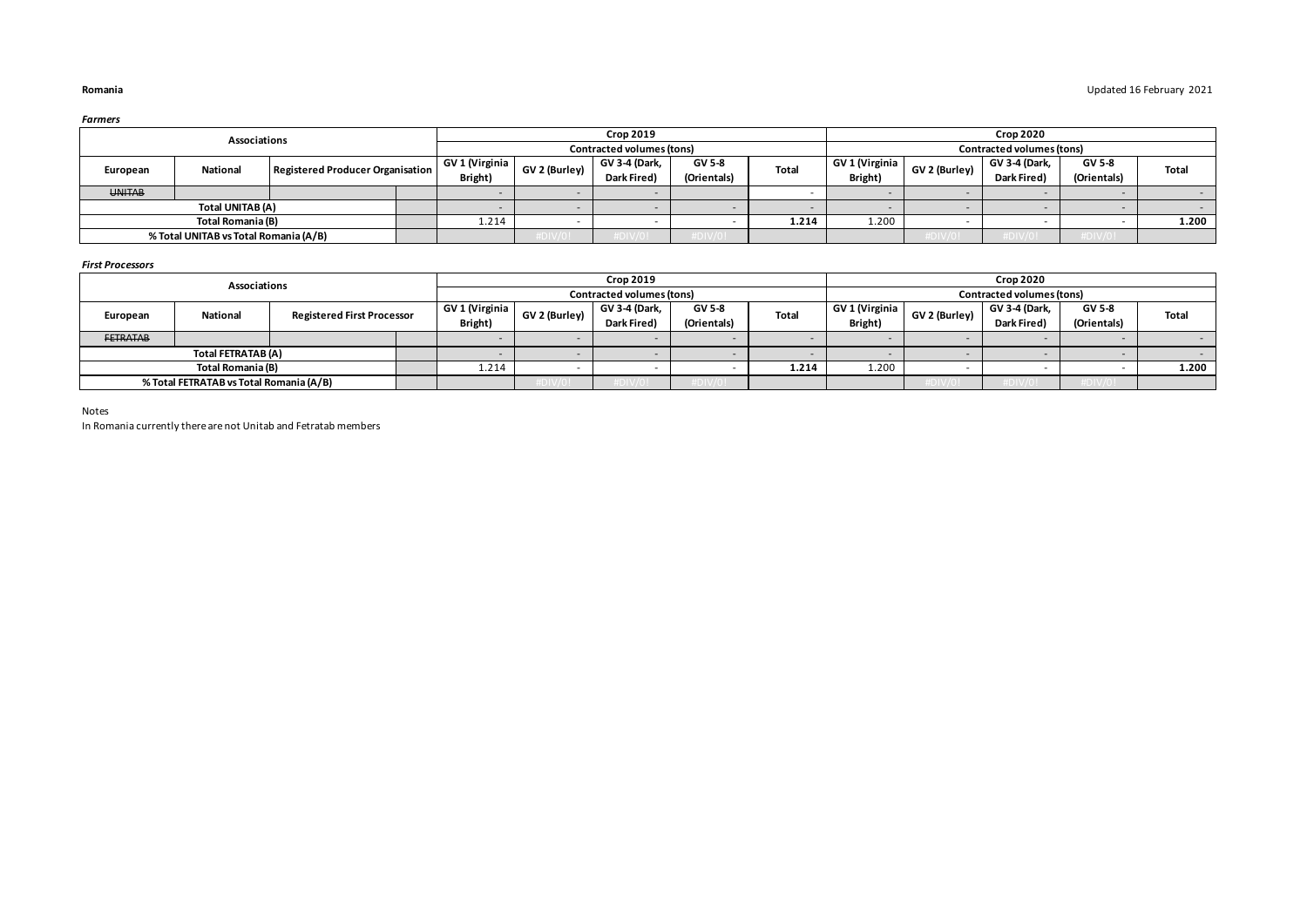### **All Varieties crop 2017 volumes** Updated 16 February 2021

|                 |         |               | <b>ELTI</b>              |                        |          |                          |  |  |  |
|-----------------|---------|---------------|--------------------------|------------------------|----------|--------------------------|--|--|--|
| Country         | Global  | % vs Total EU | Unitab                   | % Unitab vs<br>Country | Fetratab | % Fetratab vs<br>Country |  |  |  |
| Italy           | 52.773  | 33%           | 42.234                   | 80%                    | 48.145   | 91%                      |  |  |  |
| Poland          | 27.937  | 18%           | 11.489                   | 41%                    | 14.790   | 53%                      |  |  |  |
| Spain           | 27.906  | 18%           | 15.324                   | 55%                    | 26.053   | 93%                      |  |  |  |
| Greece          | 20.633  | 13%           | 18.700                   | 91%                    | 20.633   | 100%                     |  |  |  |
| <b>Bulgaria</b> | 8.711   | 5%            | 7.257                    | 83%                    | 4.194    | 48%                      |  |  |  |
| France          | 4.010   | 3%            | 4.010                    | 100%                   | 4.010    | 100%                     |  |  |  |
| Hungary         | 4.092   | 3%            | 4.092                    | 100%                   | 3.009    | 74%                      |  |  |  |
| Germany         | 4.000   | 3%            | 4.000                    | 100%                   | 400      | 10%                      |  |  |  |
| Belgium         | 60      | 0%            | 60                       | 100%                   |          |                          |  |  |  |
| Croatia         | 7.600   | 5%            |                          |                        |          |                          |  |  |  |
| Romania         | 1.200   | 1%            | $\overline{\phantom{a}}$ |                        |          |                          |  |  |  |
| <b>Total EU</b> | 158.922 | 100%          | 107.166                  | 67%                    | 121.234  | 76%                      |  |  |  |

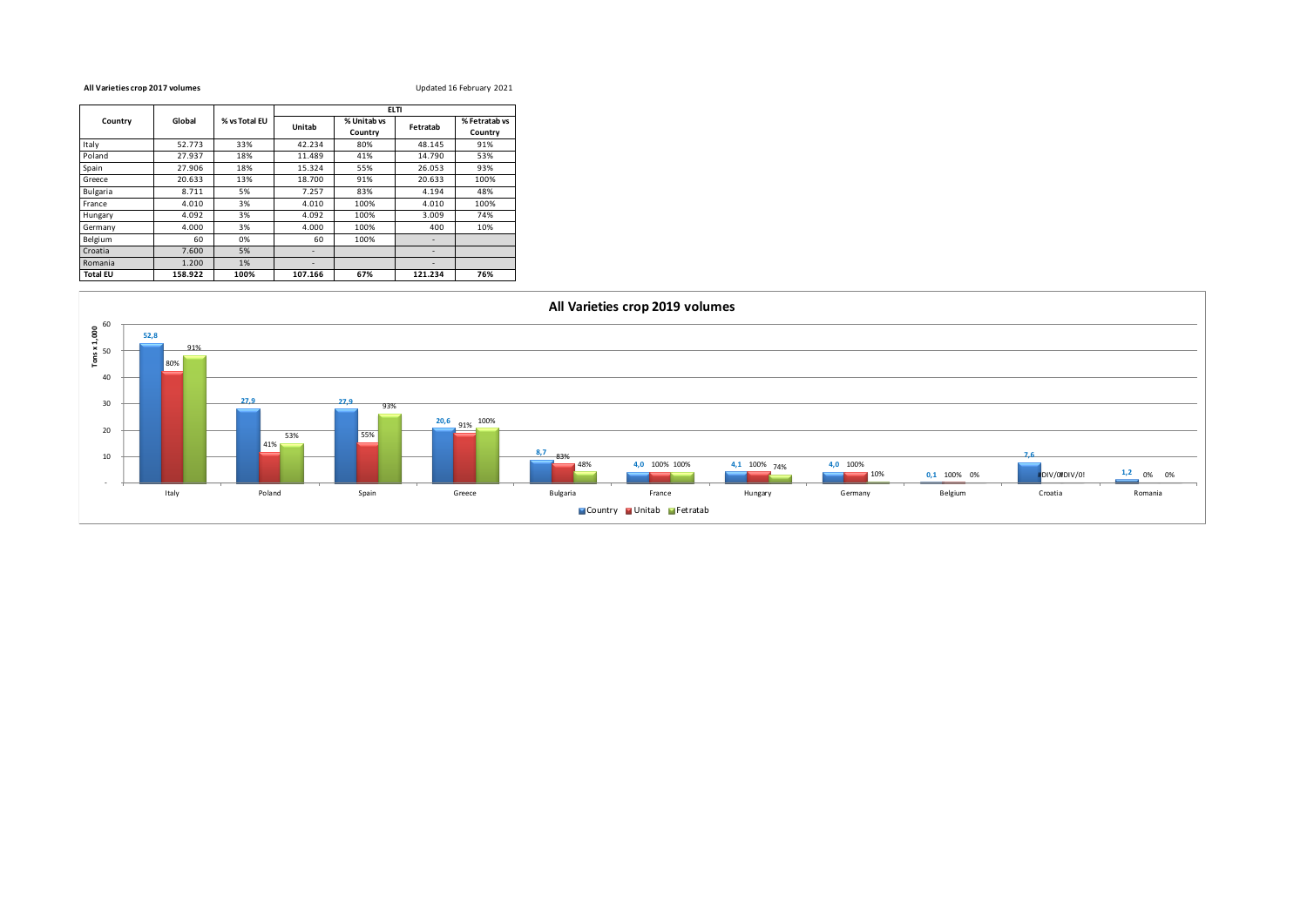### **Virginia Bright crop 2017 volumes** Updated 16 February 2021

|                 |         |               | <b>ELTI</b> |                        |                          |                          |  |  |  |
|-----------------|---------|---------------|-------------|------------------------|--------------------------|--------------------------|--|--|--|
| Country         | Global  | % vs Total EU | Unitab      | % Unitab vs<br>Country | Fetratab                 | % Fetratab vs<br>Country |  |  |  |
| Italy           | 32.237  | 29%           | 27.964      | 87%                    | 30.928                   | 96%                      |  |  |  |
| Poland          | 24.937  | 23%           | 10.111      | 41%                    | 12.182                   | 49%                      |  |  |  |
| Spain           | 26.934  | 25%           | 14.640      | 54%                    | 25.231                   | 94%                      |  |  |  |
| Greece          | 5.312   | 5%            | 3.975       | 75%                    | 5.312                    | 100%                     |  |  |  |
| <b>Bulgaria</b> | 1.614   | 1%            | 1.388       | 86%                    | ٠                        |                          |  |  |  |
| France          | 3.060   | 3%            | 3.060       | 100%                   | 3.060                    | 100%                     |  |  |  |
| Hungary         | 3.355   | 3%            | 3.355       | 100%                   | 2.409                    | 72%                      |  |  |  |
| Germany         | 4.000   | 4%            | 4.000       | 100%                   | 400                      | 10%                      |  |  |  |
| Croatia         | 7.000   | 6%            |             |                        | $\overline{\phantom{a}}$ |                          |  |  |  |
| Romania         | 1.200   | 1%            | ۰           |                        |                          |                          |  |  |  |
| <b>Total EU</b> | 109.649 | 100%          | 68.493      | 62%                    | 79.522                   | 73%                      |  |  |  |

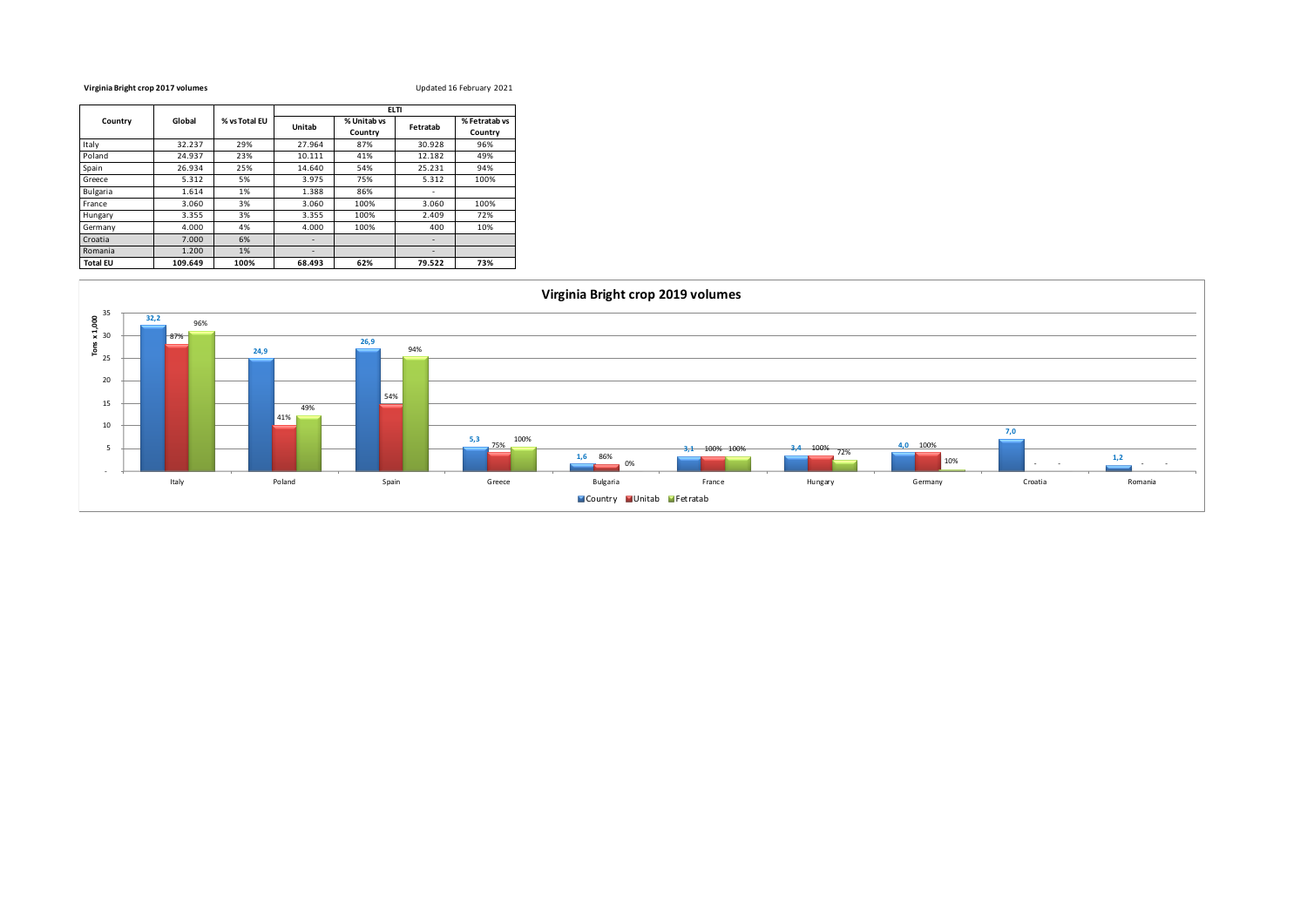### **Burley crop 2017 volumes** Updated 16 February 2021

|                 |        |               | <b>ELTI</b>              |                        |          |                          |  |  |  |
|-----------------|--------|---------------|--------------------------|------------------------|----------|--------------------------|--|--|--|
| Country         | Global | % vs Total EU | Unitab                   | % Unitab vs<br>Country | Fetratab | % Fetratab vs<br>Country |  |  |  |
| Italy           | 15.912 | 71%           | 11.362                   | 71%                    | 14.279   | 90%                      |  |  |  |
| Poland          | 2.329  | 10%           | 1.170                    | 50%                    | 2.099    | 90%                      |  |  |  |
| France          | 880    | 4%            | 880                      | 100%                   | 880      | 100%                     |  |  |  |
| <b>Bulgaria</b> | 637    | 3%            | 637                      | 100%                   | ٠        |                          |  |  |  |
| Spain           | 953    | 4%            | 665                      | 70%                    | 803      | 84%                      |  |  |  |
| Hungary         | 737    | 3%            | 737                      | 100%                   | 600      | 81%                      |  |  |  |
| Belgium         | 5      | 0%            | 5                        | 100%                   | ٠        |                          |  |  |  |
| Greece          | 274    | 1%            |                          |                        | 274      | 100%                     |  |  |  |
| Croatia         | 600    | 3%            | $\overline{\phantom{a}}$ |                        | ٠        |                          |  |  |  |
| <b>Total EU</b> | 22.327 | 100%          | 15.456                   | 69%                    | 18.935   | 85%                      |  |  |  |

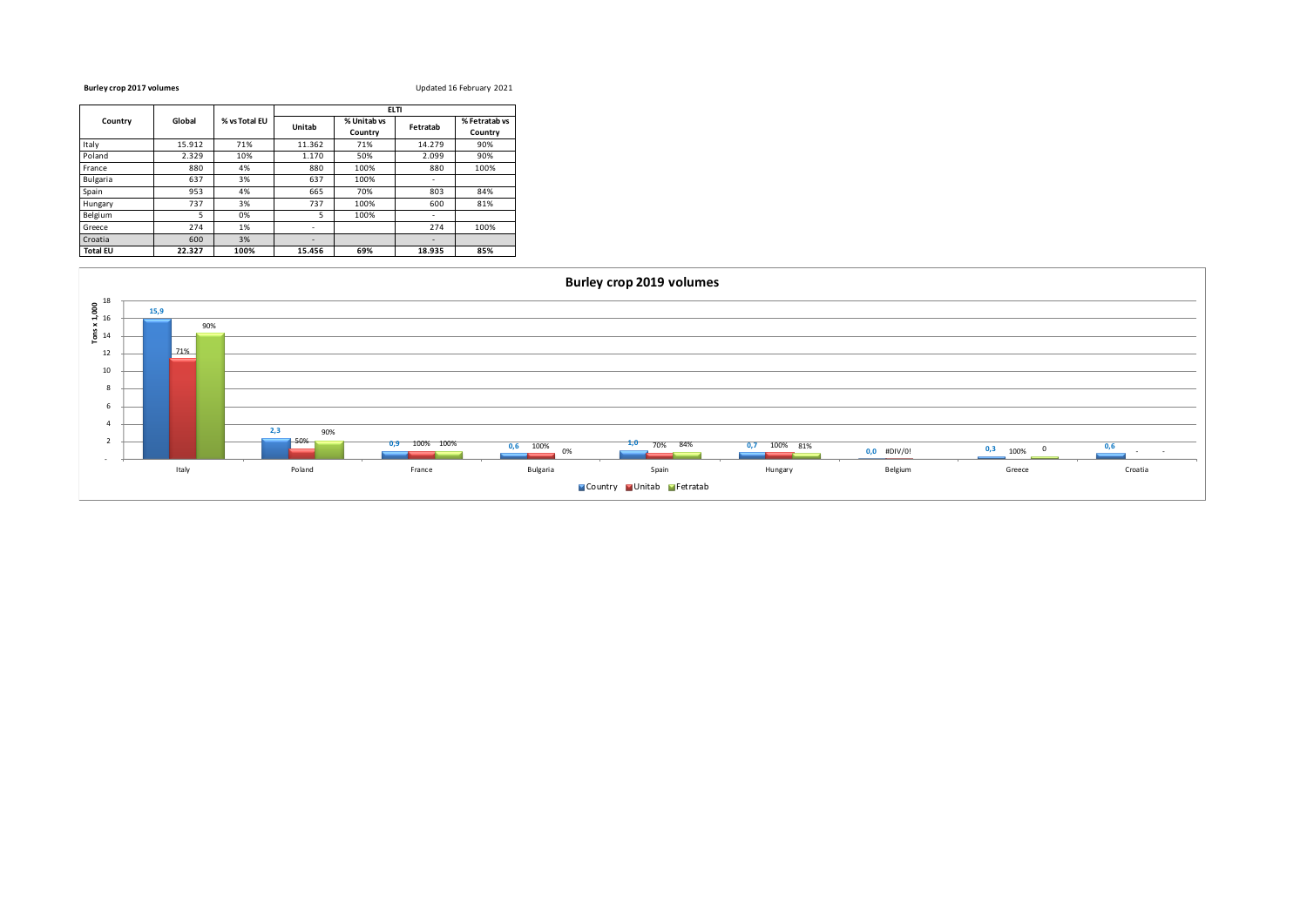### **Dark - Dark Fired crop 2017 volumes** Updated 16 February 2021

|                 |        |               | <b>ELTI</b> |                        |                          |                          |  |  |  |
|-----------------|--------|---------------|-------------|------------------------|--------------------------|--------------------------|--|--|--|
| Country         | Global | % vs Total EU | Unitab      | % Unitab vs<br>Country | Fetratab                 | % Fetratab vs<br>Country |  |  |  |
| Italy           | 4.624  | 85%           | 2.907       | 63%                    | 2.938                    | 64%                      |  |  |  |
| Poland          | 671    | 12%           | 208         | 31%                    | 509                      | 76%                      |  |  |  |
| Spain           | 19     | 0%            | 19          | 100%                   | 19                       | 100%                     |  |  |  |
| Belgium         | 55     | 1%            | 55          | 100%                   | $\overline{\phantom{a}}$ |                          |  |  |  |
| France          | 70     | 1%            | 70          | 100%                   | 70                       | 100%                     |  |  |  |
| <b>Total EU</b> | 5.439  | 100%          | 3.259       | 60%                    | 3.536                    | 65%                      |  |  |  |